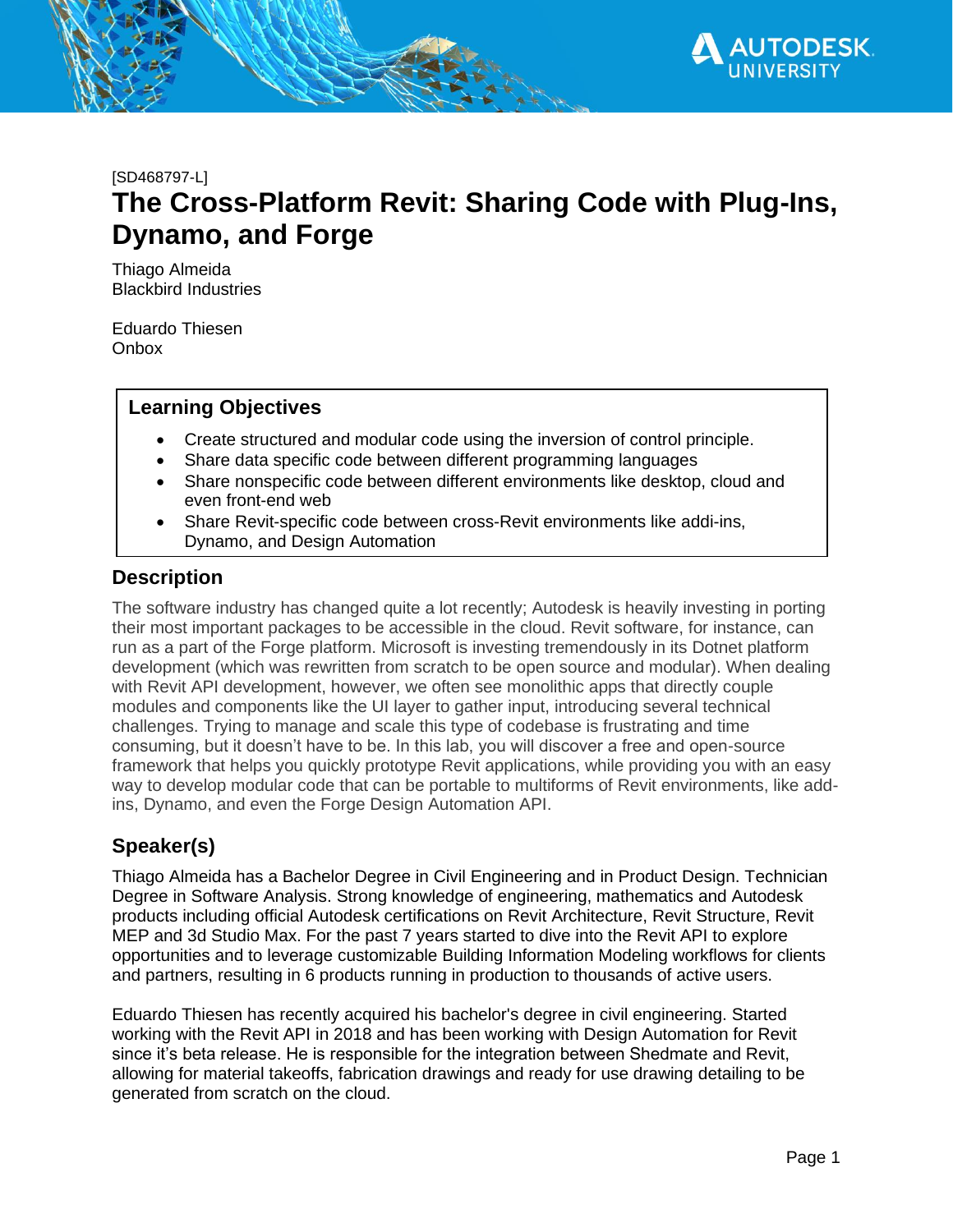

**In this lab you will go through the entire process of creating a Revit application, a Dynamo package and a Design automation package using a modular and scalable approach. The following images show all different implementations working.**

#### **Dynamo**

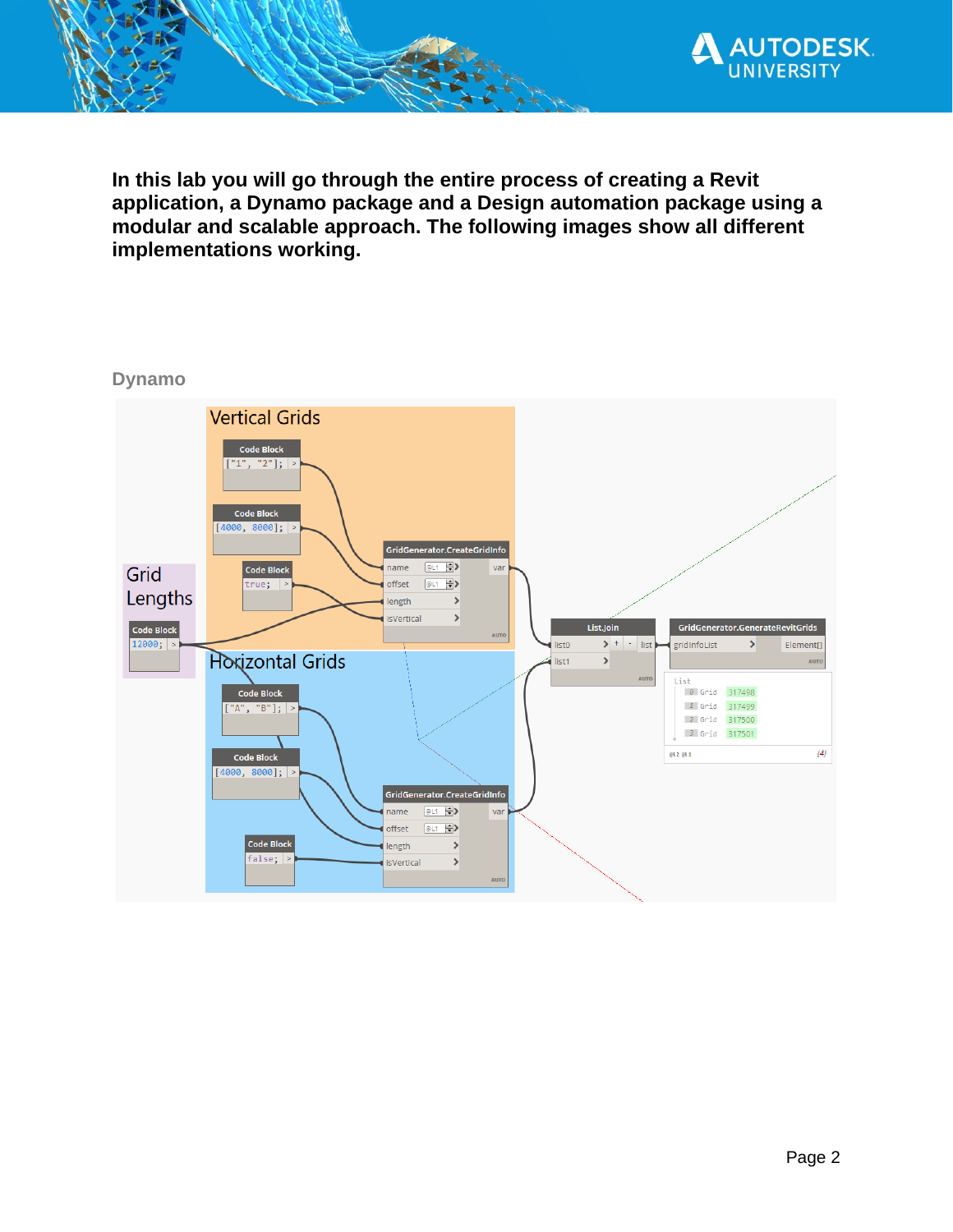

**Revit Application**

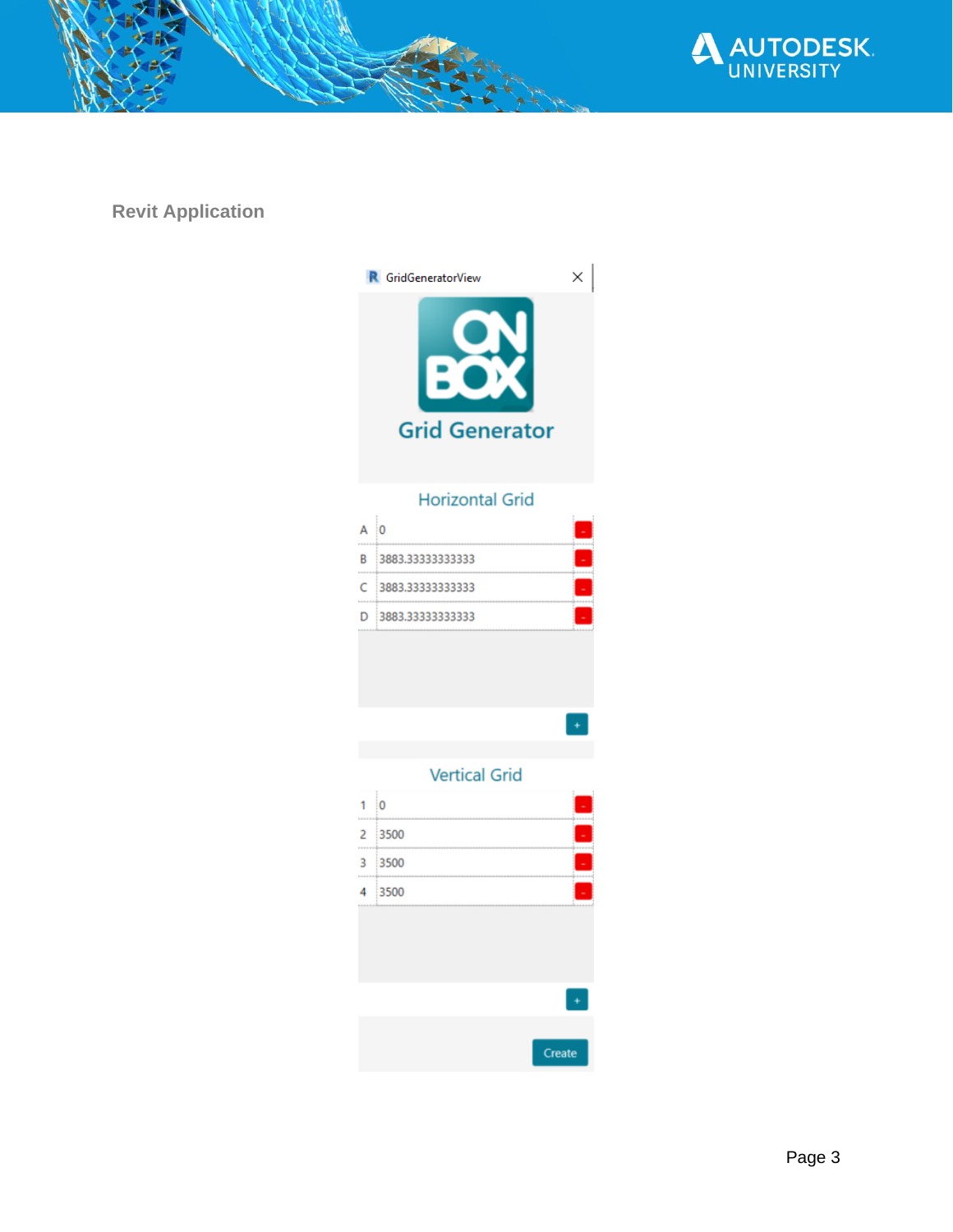

**Angular web page hooked to Design Automation**

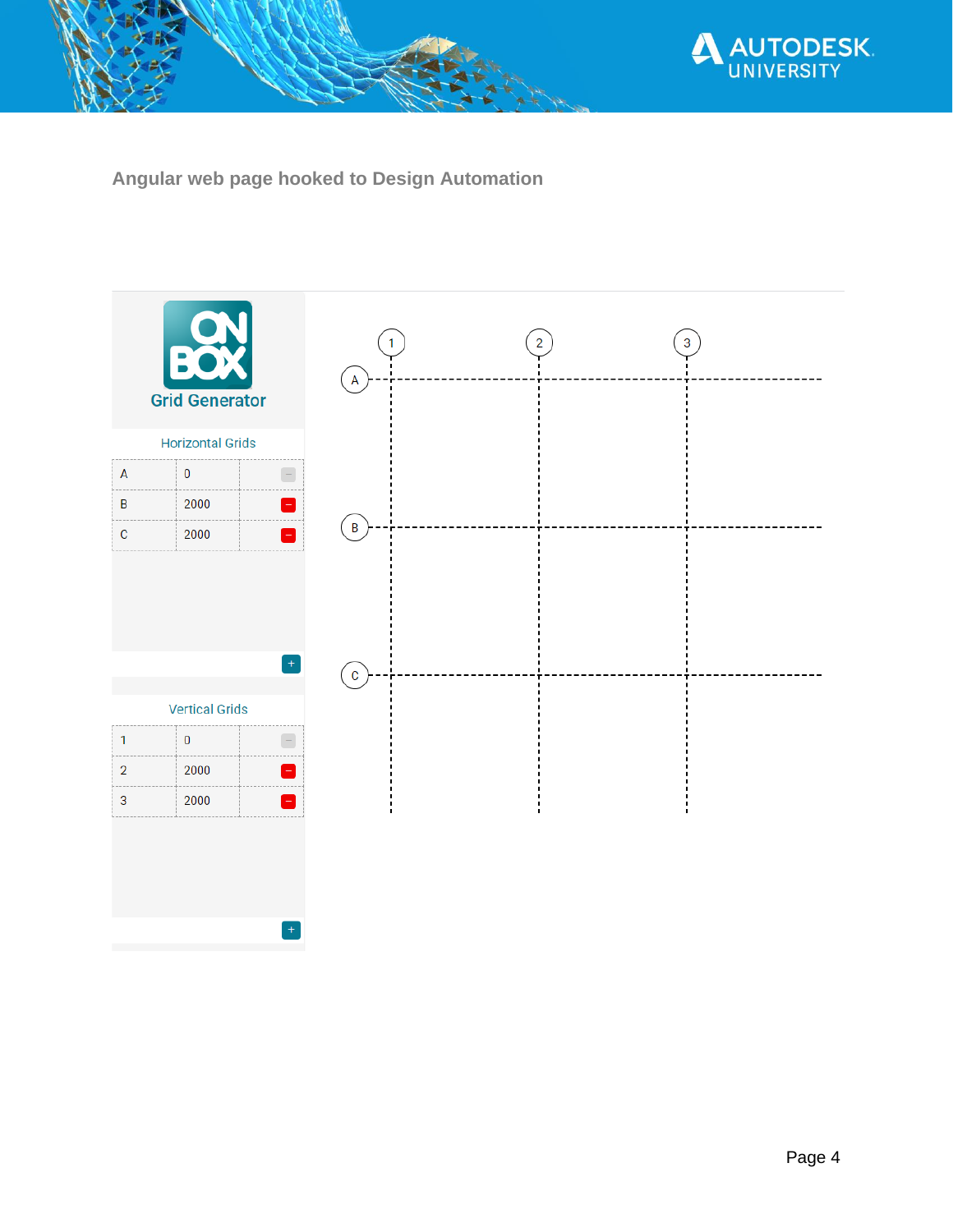

## **Introducing the Onbox framework**

Onbox is a free and open source framework to help you build modern cross platform Revit applications in a similar fashion of Angular and ASP.Net core.

The full documentation can be found at https://engthiago.github.io/Onboxframework.docs\

**Getting Started – Creating a monolithic Revit application**

We will start by creating a simple Revit application using the framework and move on to a more modular approach later.

1. Download and Install Visual Studio Templates.

Download the template files at https://github.com/engthiago/Onboxframework.docs/releases. Then unzip the contents of the folder in *%userprofile%\Documents\Visual Studio 20\*\*\Templates* folder.

2. The resulting folder structure will be something like this for the "ProjectTemplates" folder:

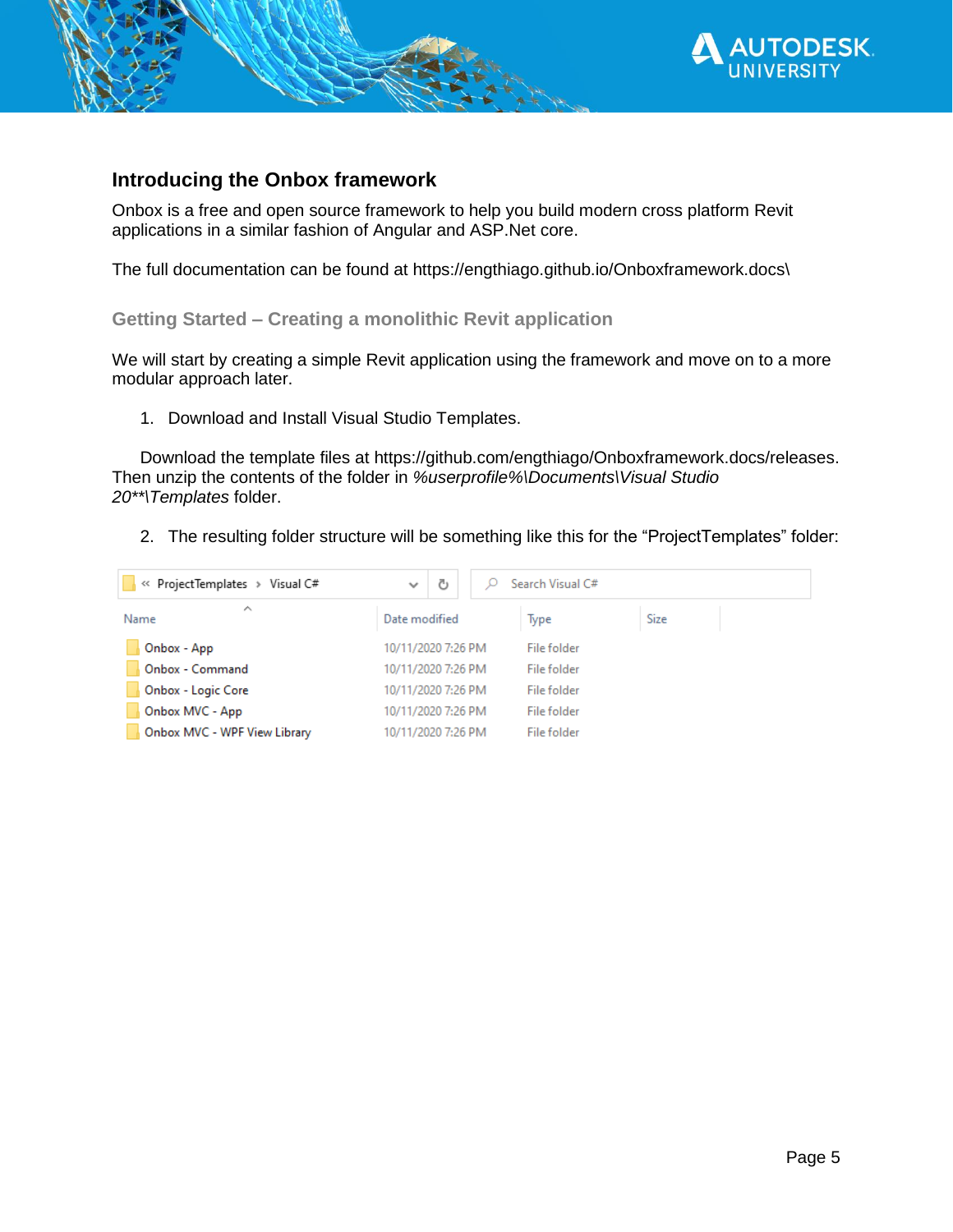

3. Launch Visual Studio and click on "Create a new project".



4. On the Platform drop down menu, choose Revit and then pick "Onbox MVC – APP".

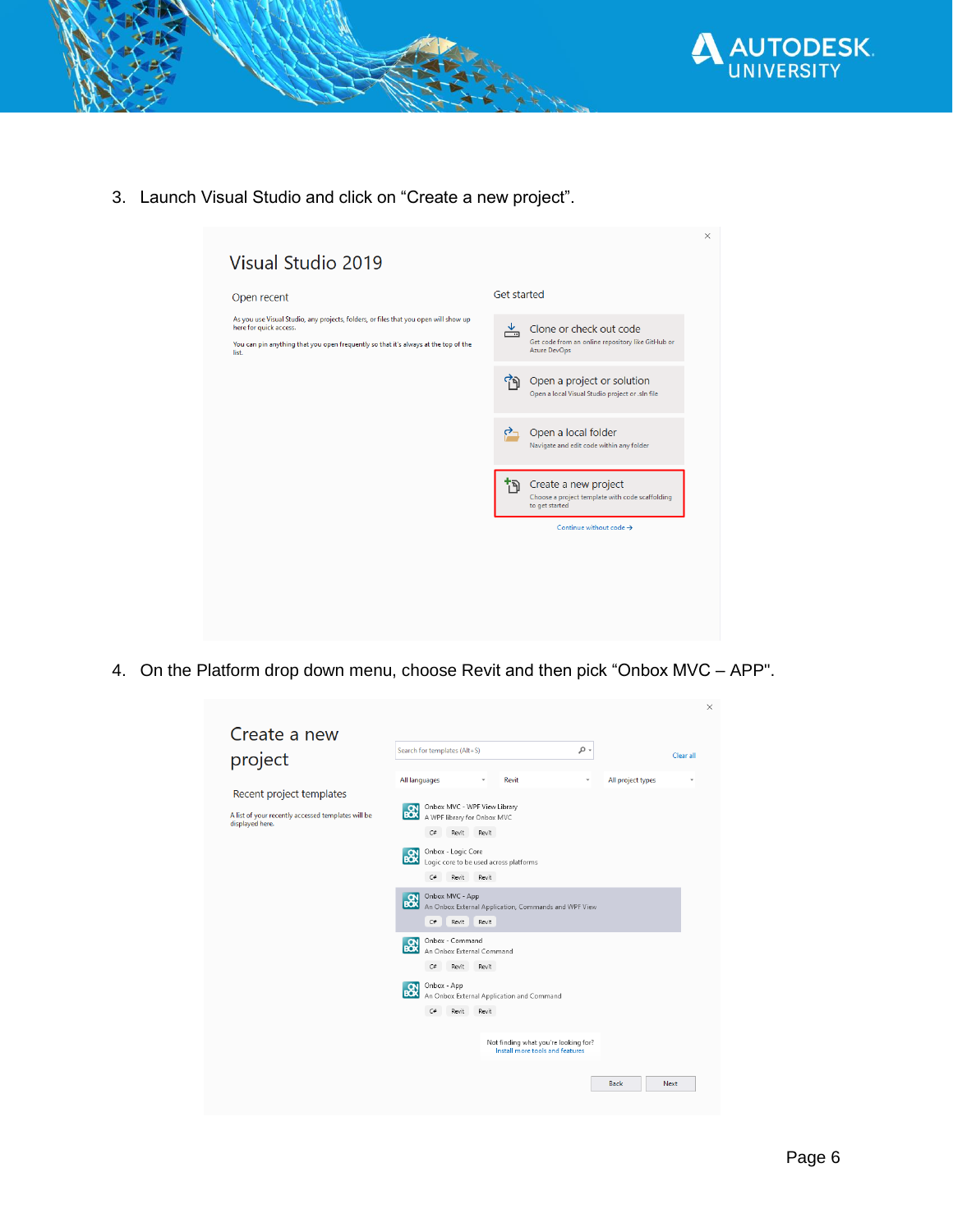

5. Type your project name and click "Create".

| Onbox MVC - App c#<br>Revit                      | Revit |                   |  |
|--------------------------------------------------|-------|-------------------|--|
| Project name                                     |       |                   |  |
| Onbox MVC - App                                  |       |                   |  |
| Location                                         |       |                   |  |
| C:\Users\Eduardo Thiesen\source\repos            |       | ٠<br>$\mathbf{m}$ |  |
| Solution name (                                  |       |                   |  |
| Onbox MVC - App                                  |       |                   |  |
| Place solution and project in the same directory |       |                   |  |
|                                                  |       |                   |  |
|                                                  |       |                   |  |
|                                                  |       |                   |  |
|                                                  |       |                   |  |
|                                                  |       |                   |  |

**Launch your application**

6. Check your Revit installation folder, if it is on the default *C:\Program Files\Autodesk\Revit* folder, move on to the next step. Otherwise, go to "Project Properties => Debug" and change the path to your Revit install location.

| File<br>Edit View            | Build<br>Debug Test<br>Analyze<br>Tools<br><b>Extensions</b><br>Window<br>Help<br>Start $\bullet$ $\boxed{p}$ $\boxed{a}$ $\boxed{ }$<br>$\cdot$ |                                                                                                                                                                                             |  |  |  |  |  |
|------------------------------|--------------------------------------------------------------------------------------------------------------------------------------------------|---------------------------------------------------------------------------------------------------------------------------------------------------------------------------------------------|--|--|--|--|--|
| Onbox MVC - App $\div x$     |                                                                                                                                                  |                                                                                                                                                                                             |  |  |  |  |  |
| Application<br><b>Build</b>  | Active (D2019)<br>Configuration:<br>$\checkmark$<br>Active (x64)<br>Platform:<br>$\checkmark$                                                    |                                                                                                                                                                                             |  |  |  |  |  |
| <b>Build Events</b>          | <b>Start action</b>                                                                                                                              |                                                                                                                                                                                             |  |  |  |  |  |
| Debug                        |                                                                                                                                                  |                                                                                                                                                                                             |  |  |  |  |  |
| <b>Resources</b>             | C:\Program Files\Autodesk\Revit 2019\Revit.exe<br>$\odot$                                                                                        | Browse                                                                                                                                                                                      |  |  |  |  |  |
| <b>Services</b>              |                                                                                                                                                  |                                                                                                                                                                                             |  |  |  |  |  |
|                              |                                                                                                                                                  |                                                                                                                                                                                             |  |  |  |  |  |
|                              |                                                                                                                                                  |                                                                                                                                                                                             |  |  |  |  |  |
|                              |                                                                                                                                                  |                                                                                                                                                                                             |  |  |  |  |  |
|                              |                                                                                                                                                  |                                                                                                                                                                                             |  |  |  |  |  |
|                              | $\checkmark$                                                                                                                                     |                                                                                                                                                                                             |  |  |  |  |  |
|                              | Working directory:                                                                                                                               | Browse                                                                                                                                                                                      |  |  |  |  |  |
|                              | Use remote machine                                                                                                                               |                                                                                                                                                                                             |  |  |  |  |  |
|                              | Debugger engines                                                                                                                                 |                                                                                                                                                                                             |  |  |  |  |  |
| Enable native code debugging |                                                                                                                                                  |                                                                                                                                                                                             |  |  |  |  |  |
| Enable SQL Server debugging  |                                                                                                                                                  |                                                                                                                                                                                             |  |  |  |  |  |
|                              | Settings<br><b>Reference Paths</b><br>Signing<br><b>Code Analysis</b>                                                                            | Project<br>Search (Ctrl+Q)<br>▒◎~◎   稻~☆ ■ ™   ♡~♡~   D2019 ~ x64<br>Start project<br>Start external program:<br>Start browser with URL:<br><b>Start options</b><br>Command line arguments: |  |  |  |  |  |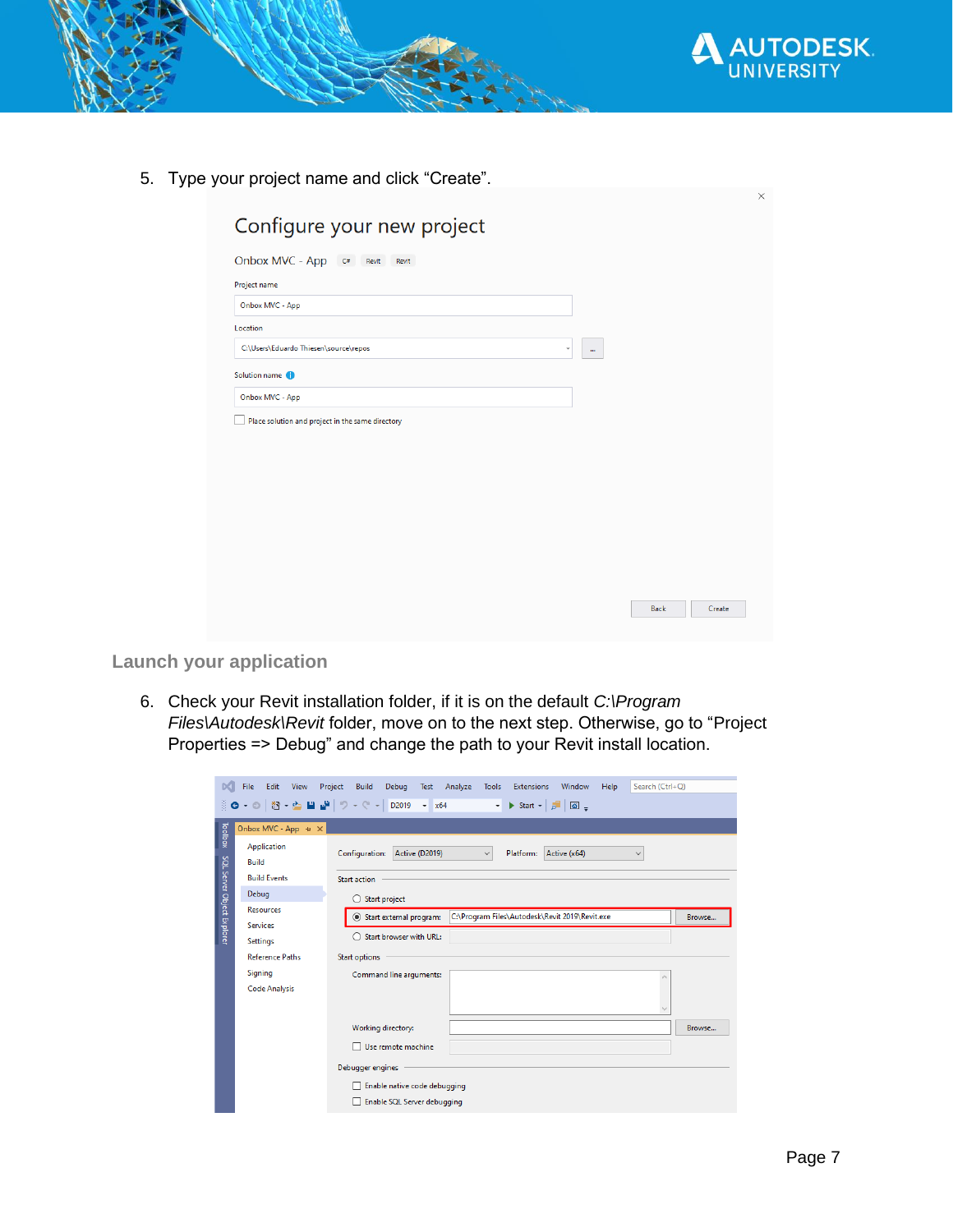

7. Choose a Revit version on the Solution Configuration Drop Down menu and hit "Start".

| File<br>Edit<br>View<br>Project<br>Build | Debug<br>Test<br>Analyze  | Tools<br>Window<br>Help<br>Extensions                       |
|------------------------------------------|---------------------------|-------------------------------------------------------------|
| ※◎~◎│橙~酉 ■ 調│ウ~◎~│                       | D2019<br>$\mathbf{r}$ x64 | Start $\sim$<br>$\boxed{\hat{\omega}}$ =<br>$^\star$<br>ا م |
|                                          | D2019                     |                                                             |
|                                          | D2020                     |                                                             |
| Toolbox                                  | D2021                     |                                                             |
|                                          | R2019                     |                                                             |
|                                          | R2020                     |                                                             |
|                                          | R2021                     |                                                             |
|                                          | Configuration Manager     |                                                             |
| SQL Server Object Explorer               |                           |                                                             |
|                                          |                           |                                                             |
|                                          |                           |                                                             |
|                                          |                           |                                                             |
|                                          |                           |                                                             |
|                                          |                           |                                                             |

## **First build troubleshooting**

 Visual Studio might complain when you first try to build your application, this happens because of a bug on PropertyChanged.Fody when referenced by NuGet. If you get build errors in the previous subsection, go to "Build => Clean Solution" and try to run the solution again. Once the packages are downloaded you should not have this issue anymore.

| <b>DC</b>                  | Edit View<br>File                   | Project Build<br>Debug Test Analyze Tools<br>Search (Ctrl+Q)<br>Extensions<br>Window<br>Help         |        |  |  |  |  |  |
|----------------------------|-------------------------------------|------------------------------------------------------------------------------------------------------|--------|--|--|--|--|--|
|                            |                                     |                                                                                                      |        |  |  |  |  |  |
|                            | Onbox MVC - App $\div \times$       |                                                                                                      |        |  |  |  |  |  |
| Toolbox                    | Application<br><b>Build</b>         | Configuration: Active (D2019)<br>Active (x64)<br>Platform:<br>$\checkmark$<br>$\checkmark$           |        |  |  |  |  |  |
|                            | <b>Build Events</b>                 | Start action                                                                                         |        |  |  |  |  |  |
|                            | Debug                               | $\bigcirc$ Start project                                                                             |        |  |  |  |  |  |
| SQL Server Object Explorer | <b>Resources</b><br><b>Services</b> | C:\Program Files\Autodesk\Revit 2019\Revit.exe<br>Start external program:<br>Start browser with URL: | Browse |  |  |  |  |  |
|                            | Settings                            |                                                                                                      |        |  |  |  |  |  |
|                            | <b>Reference Paths</b>              | <b>Start options</b>                                                                                 |        |  |  |  |  |  |
|                            | Signing                             | Command line arguments:<br>۸                                                                         |        |  |  |  |  |  |
|                            | <b>Code Analysis</b>                |                                                                                                      |        |  |  |  |  |  |
|                            |                                     |                                                                                                      |        |  |  |  |  |  |
|                            |                                     | Working directory:                                                                                   | Browse |  |  |  |  |  |
|                            |                                     | Use remote machine                                                                                   |        |  |  |  |  |  |
|                            |                                     | Debugger engines                                                                                     |        |  |  |  |  |  |
|                            |                                     | Enable native code debugging                                                                         |        |  |  |  |  |  |
|                            | Enable SQL Server debugging         |                                                                                                      |        |  |  |  |  |  |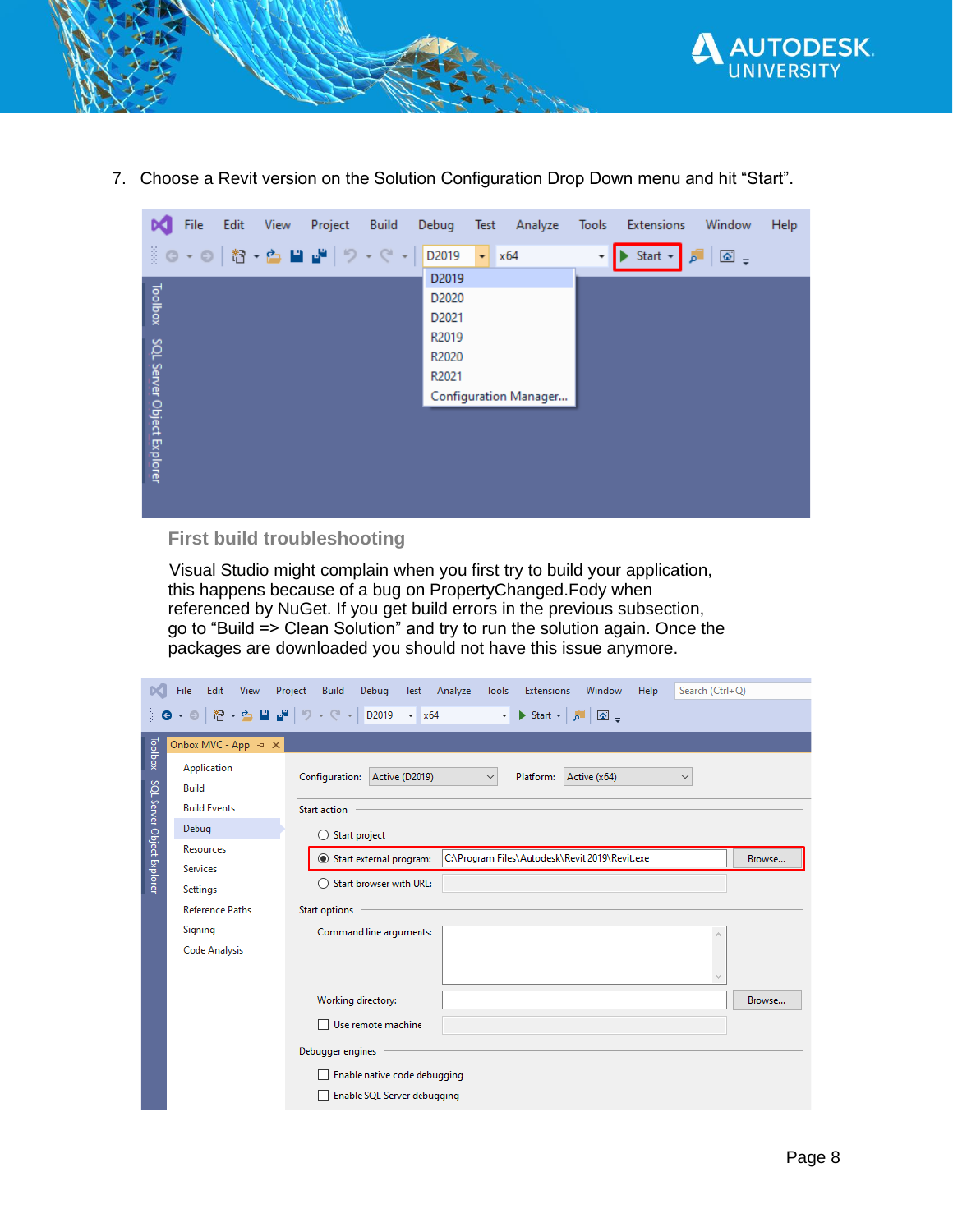

8. Accept the loading of the Addin.

| Security - Unsigned Add-In                                                                                                                                                                                               |                                                                             |                                                         |  |  |  |  |
|--------------------------------------------------------------------------------------------------------------------------------------------------------------------------------------------------------------------------|-----------------------------------------------------------------------------|---------------------------------------------------------|--|--|--|--|
|                                                                                                                                                                                                                          | The publisher of this add-in could not be verified. What do you want to do? |                                                         |  |  |  |  |
| Name:<br>Onbox_MVC__App App<br>Unknown Publisher<br><b>Publisher:</b><br>Location:<br>C:\ProgramData\Autodesk\Revit\Addins\2019\Onbox_MVC__App/Onbox_MVC -<br>App.dll<br>Issuer:<br>None<br>2020-10-19 23:21:39<br>Date: |                                                                             |                                                         |  |  |  |  |
|                                                                                                                                                                                                                          |                                                                             | Make sure that this add-in comes from a trusted source. |  |  |  |  |
|                                                                                                                                                                                                                          |                                                                             | Do Not Load<br><b>Load Once</b><br>Always Load          |  |  |  |  |
|                                                                                                                                                                                                                          | What are the risks?                                                         |                                                         |  |  |  |  |

9. After launching Revit, open or create a project and you will see a new Ribbon tab with two buttons:

|      |             |      |        |         |                                            |       |        |                | Autodesk Revit 2019 - STUD |  |
|------|-------------|------|--------|---------|--------------------------------------------|-------|--------|----------------|----------------------------|--|
| lite | Collaborate | View | Manage | Add-Ins | Onbox_MVC__App                             |       | Modify | $\blacksquare$ |                            |  |
|      |             |      |        |         | 惢<br>Hello<br>Framework WPF<br>Hello Panel | Hello |        |                |                            |  |

10. Clicking in the button "Hello WPF" will show this dialog:



Congratulations! You have your application up and running.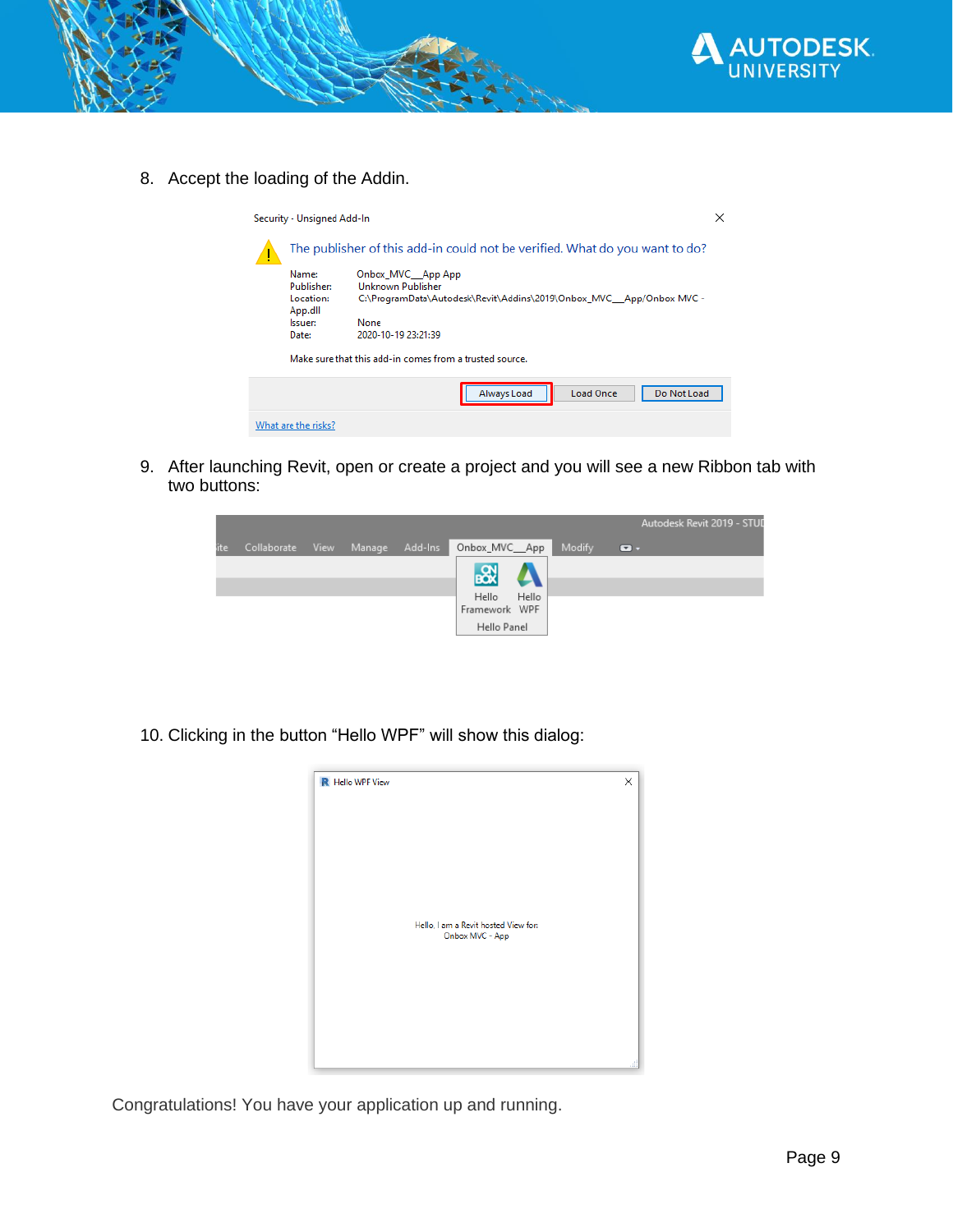

# **Dependency Injection**

Dependency Injection is a technique based on the inversion of control principle, where one object supplies the dependencies of another object. It allows us to abstract the creation of types from the places where these types will be consumed, that way you can modify what type will be created and how it will be created, without requiring you to refactor most of your code. With that we can write cleaner and more loosely coupled code.

Please note that explaining Dependency Injection in depth is outside the scope of this presentation, so we will only go through some of its concepts and how they are applied in the framework.

## **Class Dependencies**

Let's say we have a class that will perform operations on grids, we'll name it GridService, and that this class will have a method responsible for deleting all grids within the project. Before the grids can be deleted we need to collect them, for that we will use another class, that we'll call Collector. So we can say that GridService depends on the Collector class.



Here is what it would look like in code:

```
public class GridService
₹
    public ICollection<ElementId> DeleteGrids(Document doc)
    ₹
       var collector = new Collector();
       var grids = collector.CollectAll<Grid>(doc);
       return doc.Delete(grids);
    ł
}
```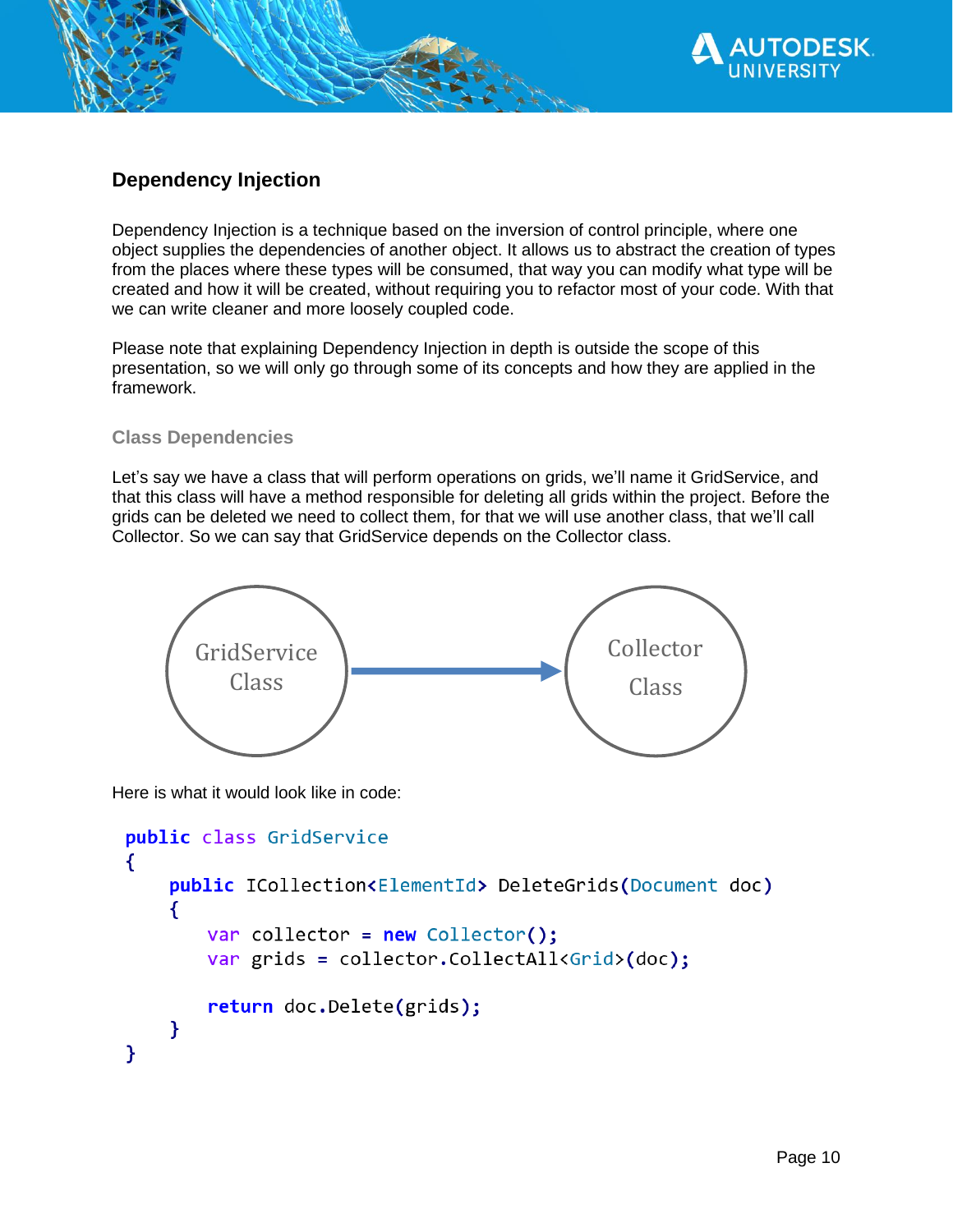

**Class Decoupling**

Notice that we need to instantiate the collector class inside the DeleteGrids method. Let's say we need to add another argument to the Collector constructor, you could just edit the class and change the instatiation manually. Now, imagine this class is being used in dozens of methods and classes, this would become a maintenance nightmare really quickly.

We solve that by applying class decoupling. The first step is to move the creation of the collector to outside the GridService, in this case we will have a field in the GridService class that will hold an instance of the Collector. Then we create a constructor to take the Collector as an argument and store it locally. Like so:

```
public class GridService
\left\{ \right.private readonly ICollector collector;
   public GridService(ICollector collector)
   €
       this.collector = collector;
   Y
   public ICollection<ElementId> DeleteGrids(Document doc)
   €
       var grids = this.collector.CollectAll<Grid>(doc);
       return doc.Delete(grids);
   }
ł
```
In this example the control of the class has been inverted, because it has no responsibility to instantiate its dependency, the Collector. We have also gone one step further, by swapping the Collector type with an abstraction, that way we can use different types of Collectors and pass it in the GridService if we need to, without having to go change anything inside it.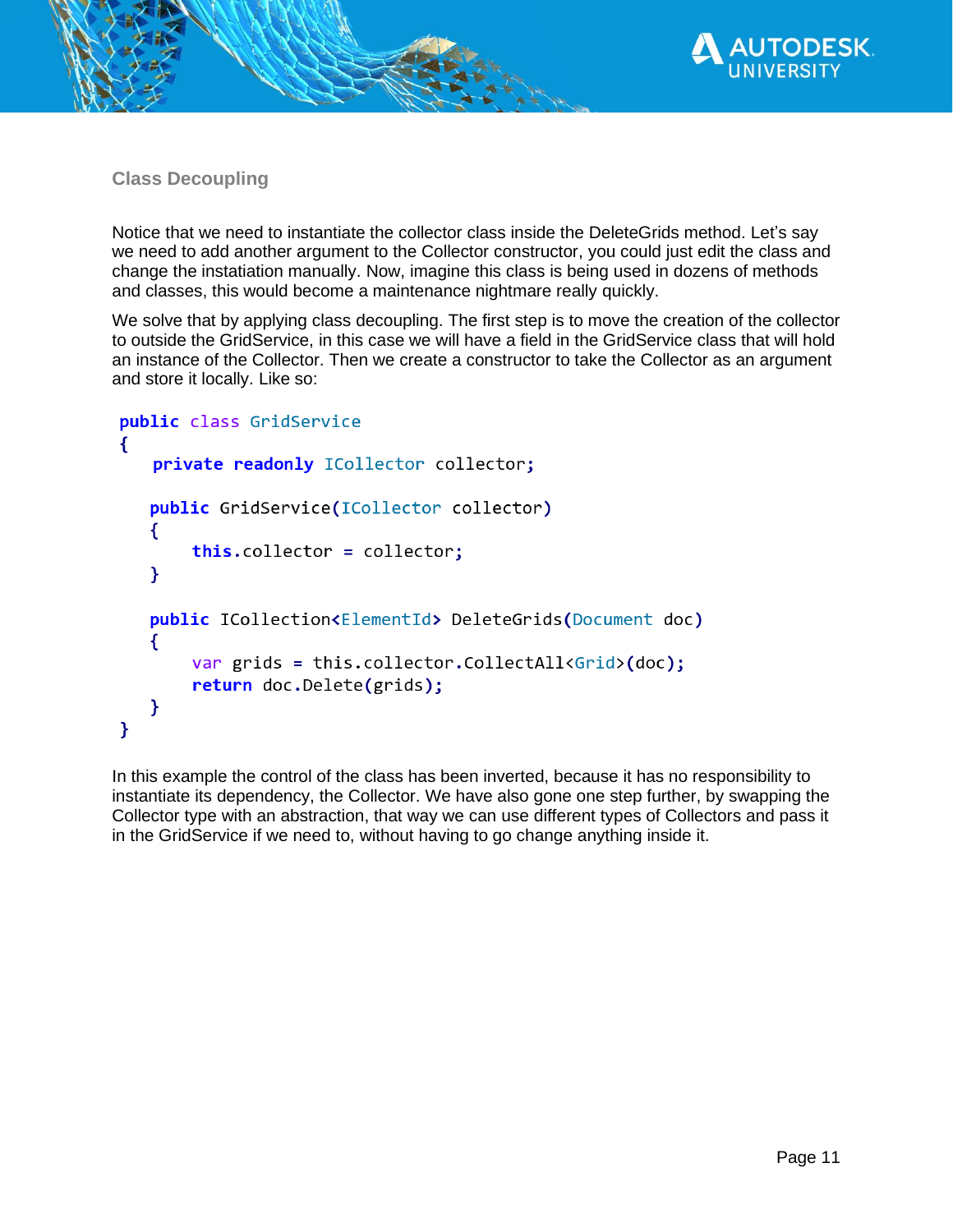

Next, we'll take a look at how these classes will be consumed:

```
var collector = new Collector();
var gridService = new GridService(collector);
gridService.DeleteGrids(doc);
```
## **Class Hirearchy**

The previous example may seem good enough, but the truth is the GridService is a very simple class, let's take a look at a more complex situation, more similar to real world scenarios.

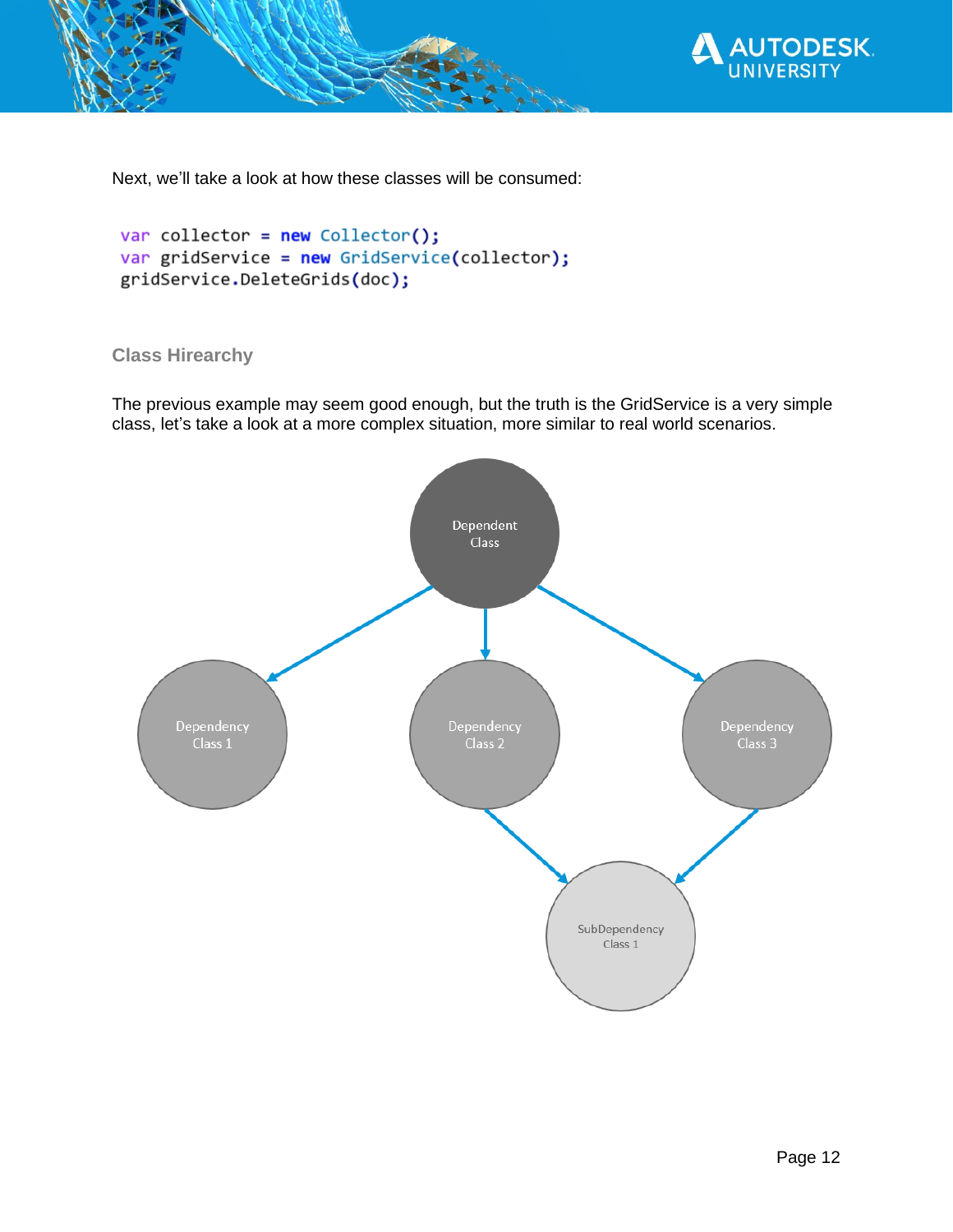

In order to instantiate de DependentClass we would need the following code:

```
var dependencyClass1 = new DependencyClass1();
var subDependencyClass1 = new SubDependencyClass1();
var dependencyClass2 = new DependencyClass2(subDependencyClass1);
var dependencyClass3 = new DependencyClass3(subDependencyClass1);
var dependent Class = new Dependent Class
(
    dependencyClass1,
    dependencyClass2,
    dependencyClass3
);
```
So in this situation the inversion of control just moved the problem, instead of solving it, since for every DependentClass instance we would need to deal with all those constructors again. So, how can we actually solve the problem?

**IOC Container**

One way to approach this issue is through the use of Inversion of Control containers. That way we can ask the container to resolve the dependencies of a type, like this:

```
var dependentClass = container.Resolve<DependentClass>();
```
This single line of code will return an instance of the class, that could be a new instance or a cached one, depending on the context of that container. But how does the container now how to instantiate the classes, and whether it should be cached or not?

Containers have three main lifecycle phases: Register, where you tell the container how the classes should be instantiated; Resolve, where it creates the instances, like in the example above; and Dispose, which is self explanatory. Now that may seem very complex but the Onbox Framework simplifies that process a lot, and that will be shown in the next section.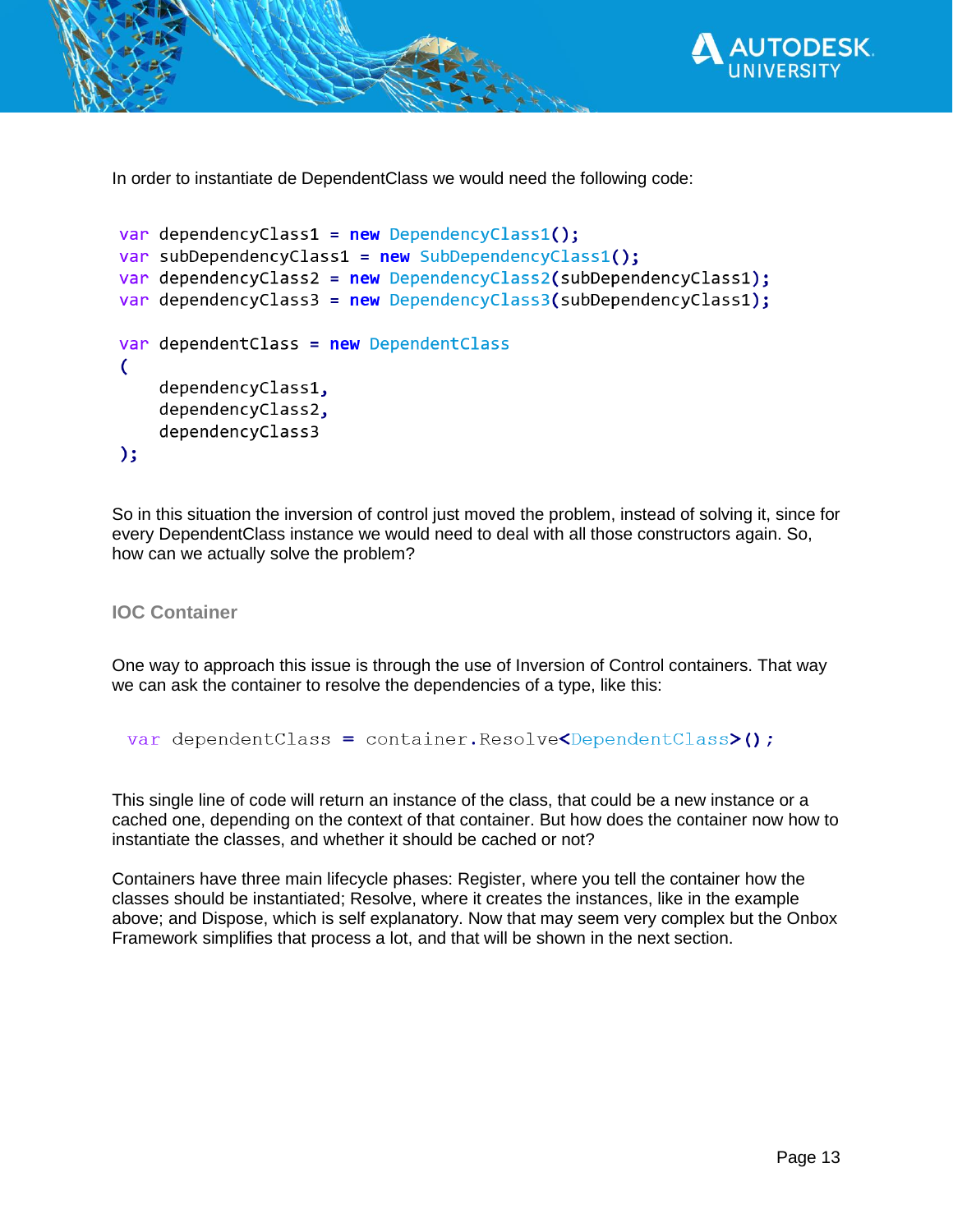

## **Project Structure**

**Traditional Revit Application**

Now let's talk about a traditional Revit application. It has the application itself, which is responsible for creating the ribbon UI and initialize any application logic, and is often used to hold variables that need to be kept throughout its lifecycle. Then, it has a set of commands that will execute some logic when the user interacts with them. The following is an example of a Revit application class.

```
public class RegularRevitApp : IExternalApplication
\{public Result OnStartup(UIControlledApplication application)
    \overline{\mathbf{f}}// Create Ribbon
        // Start up any application logic
        return Result. Succeeded;
    }
    // Omitted rest of the class
}
```
The issue with that approach is that any communication between the application and the command is done in a manual way, you can store variables and tell the command to access them in Revit, but there is no association between them.

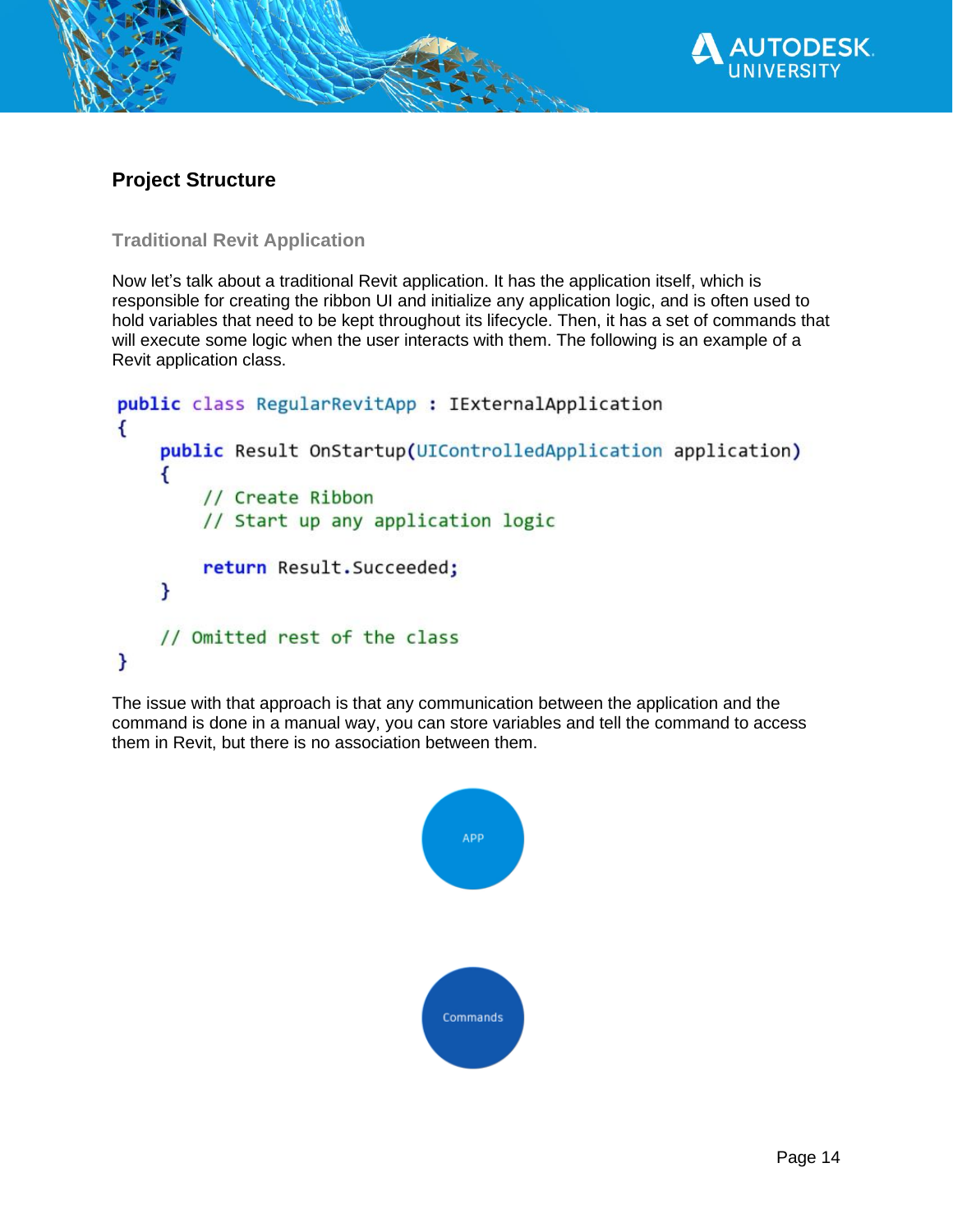

Now, let's talk about the application inside the framework. It will, by design, have an uniquely identified container attached to it, this is the container that the application owns and is the one responsible for initializing and registering dependencies on it. Then it will have a set of commands that will have a scoped version of the container attached to it, which is essentially a copy of the application's container.

The containers will be linked through a command class that references the application as its parent. Let's see how that works in code:

```
[ContainerProvider("5cc7afd4-bedf-4396-beaf-47ce11d70f5c")]
public class App : RevitApp
\left\{ \right.public override Result OnStartup(IContainer container, UIControlledApplication application)
    \left\{ \right.// Add Dependencies to the container
        // Start up any application logic
        return Result. Succeeded;
    Y
    // Omitted rest of the class
\mathbf{r}
```
Note that we are inheriting from the RevitApp class, instead of the IExternalApplication interface, and we have a ContainerProvider decorator, this is how we attach the container to the specific application. Then, on the Startup method we can have a container injected for us, and can start registering the dependencies that we need.

Now let's take a look at the command class implementation. Again, you'll see that we inherit from the RevitAppCommand class and not IExternalCommand, and we have the injection of a ContainerResolver on the executed method, these are the only differences we have from a regular Revit command.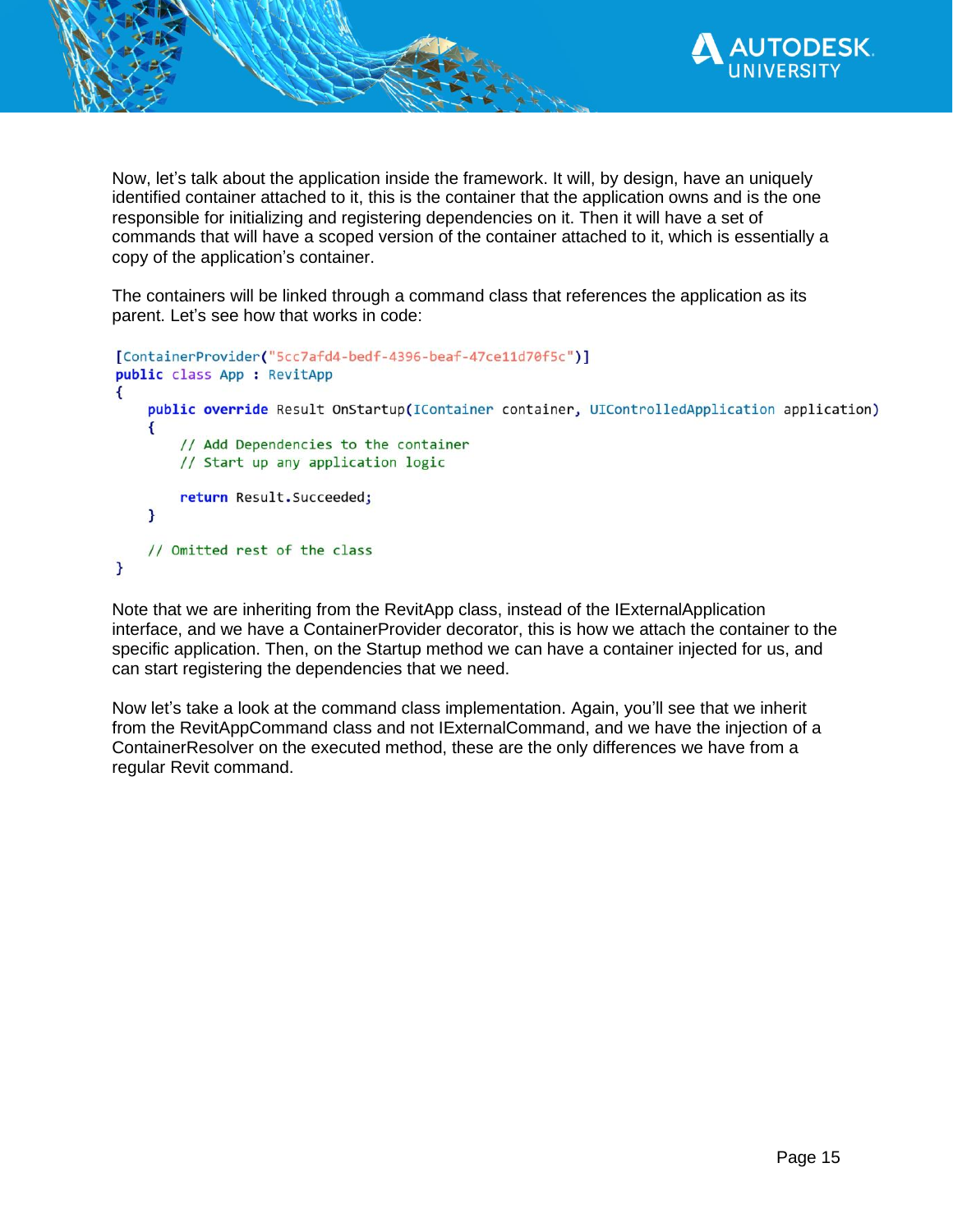

```
[Transaction(TransactionMode.Manual)]
public class Command : RevitAppCommand<App>
\mathbf{f}public override Result Execute(
                       IContainerResolver container,
                       ExternalCommandData commandData,
                       ref string message,
                       ElementSet elements)
    \overline{A}// Resolve any necessary dependency
        // Execute logic
        return Result. Succeeded;
    F.
}
```
A container resolver is designed to resolve any dependencies that where registered in our container.

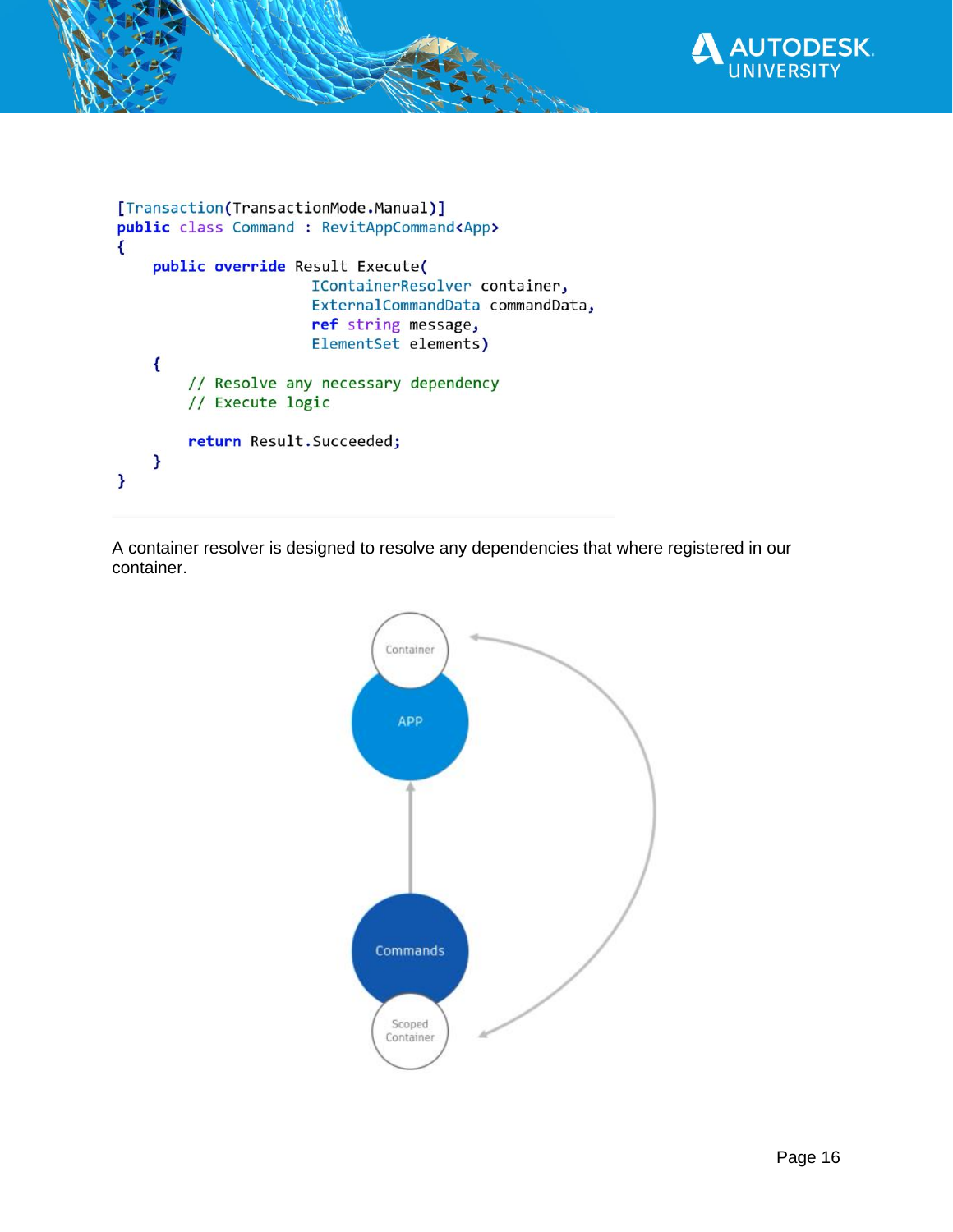

# **Creating the Grid Generator**

Here is a summary of the classes contained in our GridGenerator app. To see the entire code, head to the github links below.

- <https://github.com/engthiago/Onbox.GridGenerator.Monolithic> Monolithic version
- <https://github.com/engthiago/Onbox.GridGenerator.Modular> Modular version
- [https://engthiago.github.io/Onboxframework.docs/tutorials/1\\_guetstart.html](https://engthiago.github.io/Onboxframework.docs/tutorials/1_guetstart.html) Framework documentation.
- <https://github.com/engthiago/Onboxframework.docs/releases> To download the Framework's Visual Studio templates.

**Revit application**

1. App.cs

This is the entry point of your application, here you will define the lifecycle hooks for creating the app and integrating with Revit.

```
[ContainerProvider("8fe7986c-9cea-49ad-be3c-a2ca57a1bb2a")]
1 reference
public class App : RevitApp
   0 references
    public override void OnCreateRibbon(IRibbonManager ribbonManager)
        // Here you can create Ribbon tabs, panels and buttons
        var br = ribbonManager.GetLineBreak();
        // Adds a Ribbon Panel to the Addins tab
        var addinPanelManager = ribbonManager.CreatePanel("Grid Generator");
        addinPanelManager.AddPushButton<GridGeneratorCommand, AvailableOnProject>($"Grid{br}Generator", "onbox_logo");
   O references
    public override Result OnStartup(IContainer container, UIControlledApplication application)
        // Here you can add all necessary dependencies to the container
        container.AddOnboxCore();
        container.AddRevitMvc();
        container.AddUnitConverters();
        container.AddGridGenerator();
        container.AddViews();
        return Result. Succeeded;
   0 references
    public override Result OnShutdown(IContainerResolver container, UIControlledApplication application)...
```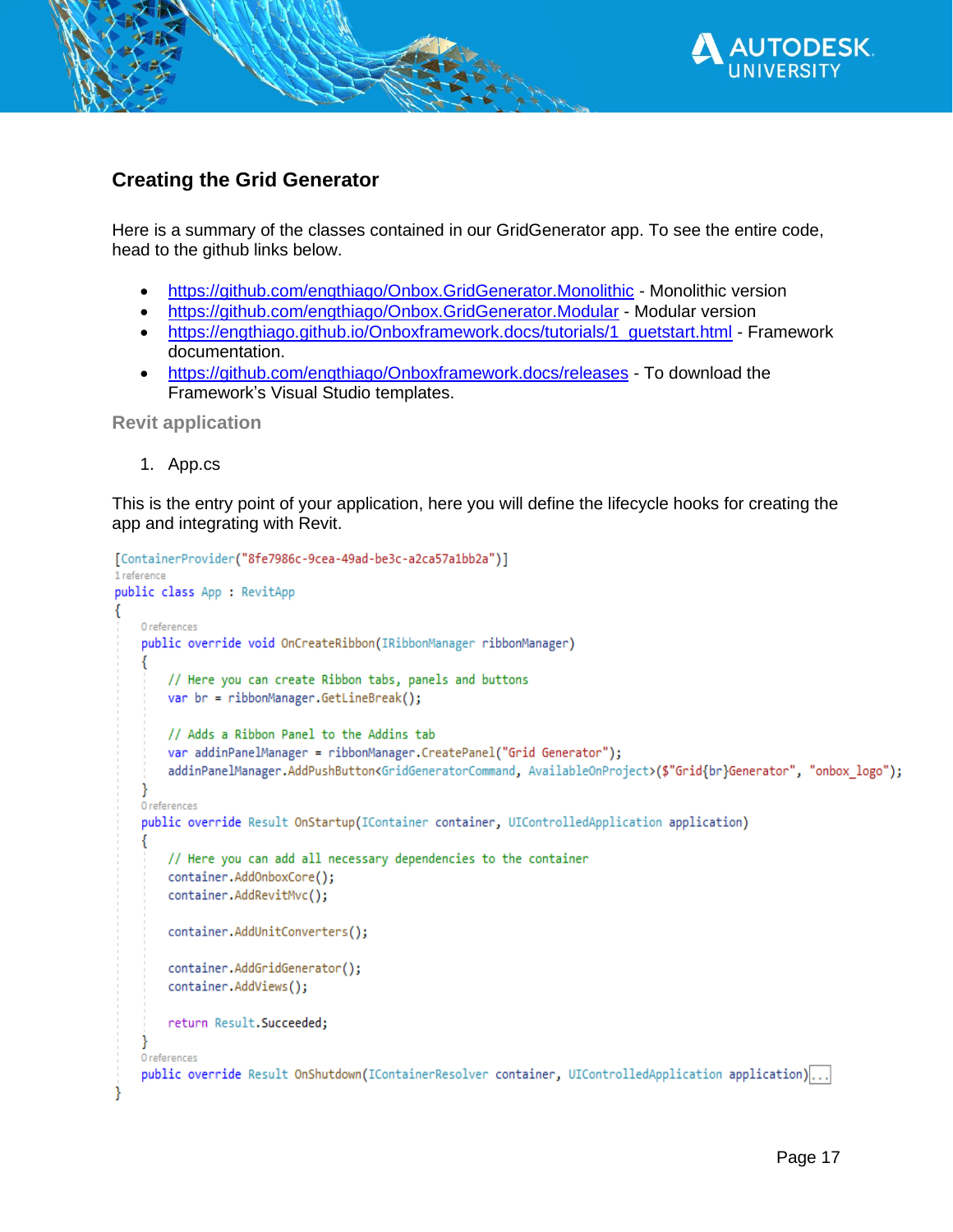

## **Models**

2. GridInfo.cs

Represents grid information that will be displayed on the UI and used to calculate the position of the Revit grids.

```
public class GridInfo
ſ
    7 references
    public bool IsVertical { get; set; }
    4 references
    public string Name { get; set; }
    5 references
    public double Offset { get; set; }
    4 references
    public double TotalOffset { get; set; }
    3 references
    public double Length { get; set; }
Y
```
## 3. GridSettings.cs

Contains the default settings for the grids that will be generated.

```
public class GridSettings
€
    3 references
    public double DefaultOffset { get; set; }
    1 reference
    public double MinimumOffset { get; set; }
    5 references
    public double DefaultLength { get; set; }
    3 references
    public double MinimumLength { get; set; }
Y
```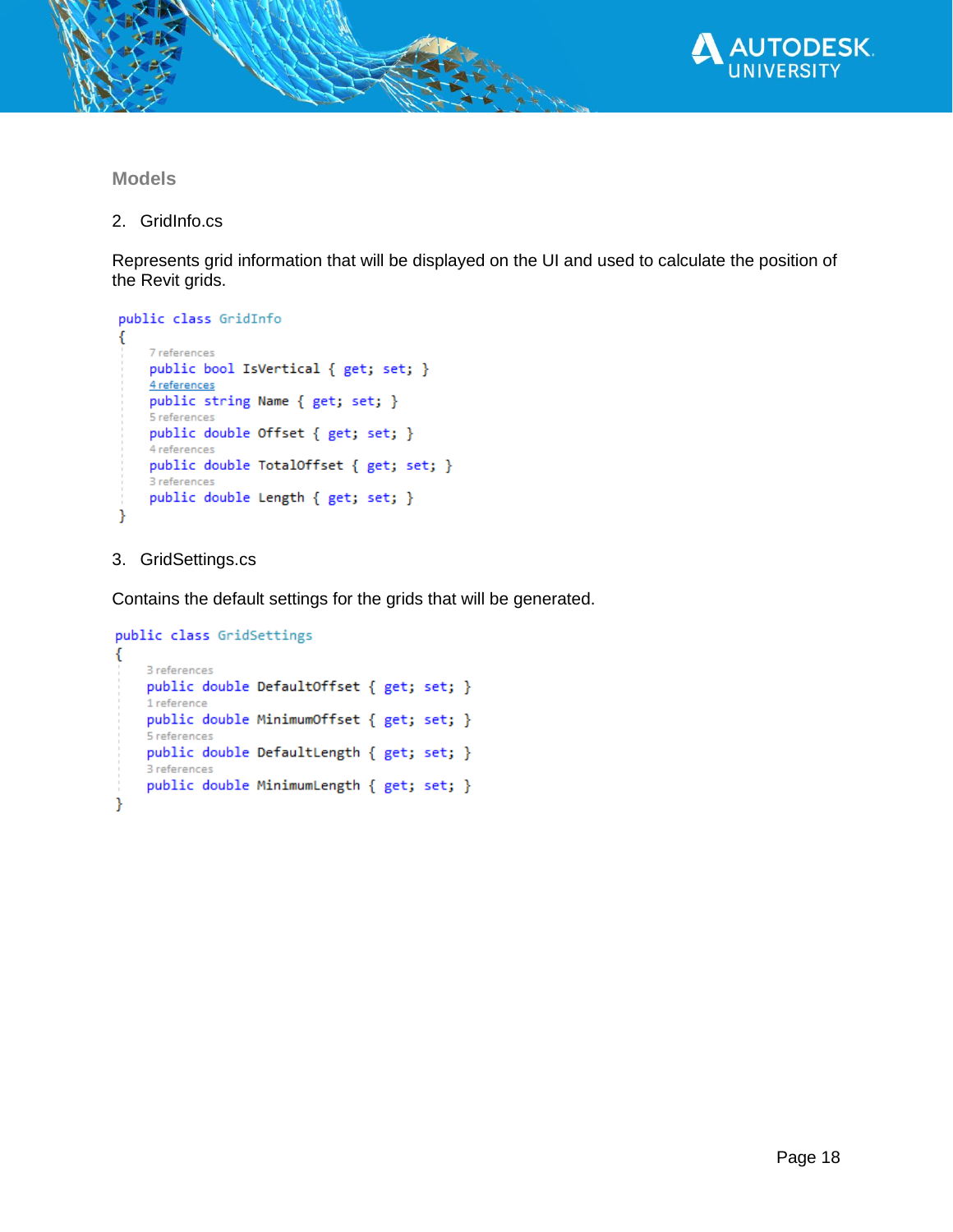

#### **Services**

Services are classes that should only contain methods and hold no state, properties or fields. It will never be directly instantiated, only injected by the container. Also, its methods should never receive other services, only data models, simple parameters or external references.

4. GridCollectorService.cs

Collects existing grids on the project.

```
public class GridCollector : IGridCollector
€
    0 references
    public  GridCollection()...
    2 references
    public ICollection<ElementId> CollectAllGrids(Document doc)...
    2 references
    public List<Grid> CollectHorizontalGrids(Document doc)...
    2 references
    public List<Grid> CollectVerticalGrids(Document doc)...
ł
```
5. RevitLengthConverter.cs

Holds all length dimension conversion methods.

```
public class RevitLengthConverter : ILengthConverter
€
    5 references
    public double ConvertInternalToMillimeters(double feet)...
    3 references
    public double ConvertMillimetersToInternal(double millimiters)...
}
```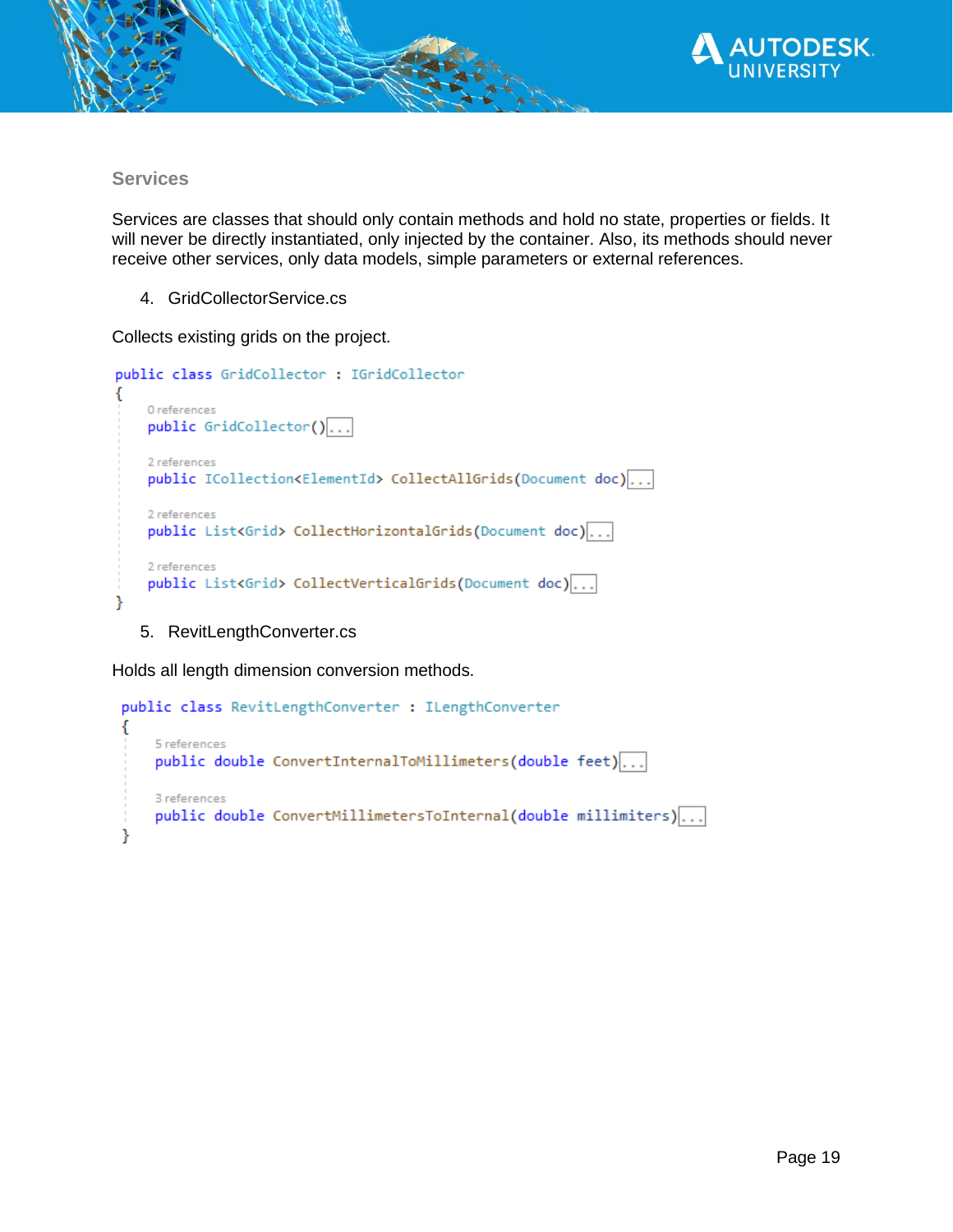

6. GridInfoFactory.cs

€

ł

Responsible for creating instances of the GridInfo class.

```
public class GridInfoFactory : IGridInfoFactory
    private readonly GridSettings gridSettings;
    0 references
    public GridInfoFactory(GridSettings gridSettings)...
    2 references
    public GridInfo CreateVertical(string name,
                                    double previousOffset)...
    2 references
    public GridInfo CreateVertical(string name,
                                     double offset,
                                     double previousOffset)...
    2 references
    public GridInfo CreateVertical(string name,
                                    double offset,
                                     double previousOffset,
                                     double length)...
    2 references
    public GridInfo CreateHorizontal(string name,
                                       double previousOffset)...
    2 references
    public GridInfo CreateHorizontal(string name,
                                       double offset,
                                       double previousOffset)...
    2 references
    public GridInfo CreateHorizontal(string name,
                                       double offset,
                                       double previousOffset,
                                       double length)...
    6 references
    private GridInfo Create(string name,
                             double offset,
                             double previousOffset,
                             double length)...
```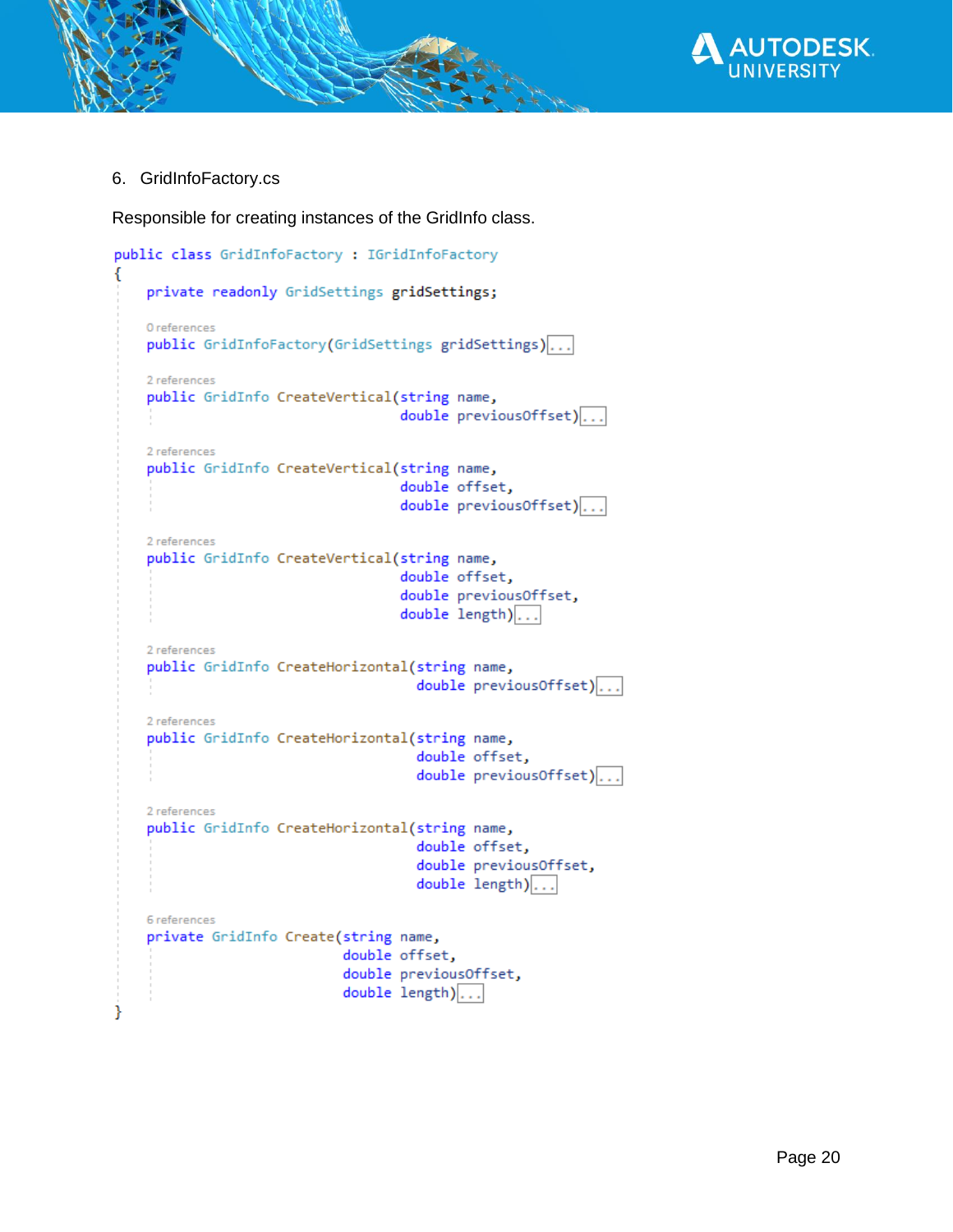

7. GridInfoService.cs

ł

Calculates the parameters for each GridInfo.

```
public class GridInfoService : IGridInfoService
€
    private readonly GridSettings gridSettings;
    private readonly IGridInfoFactory gridInfoFactory;
    0 references
    public GridInfoService(
        GridSettings gridSettings,
        IGridInfoFactory gridInfoFactory
        )....
    3 references
    public string GetGridName(int gridIndex, bool isVertical)...
    2 references
    public double GetTotalOffset(List<GridInfo> grids)...
    2 references
    public double GetGridTotalOffset(GridInfo grid, List<GridInfo> grids)...
    2 references
    public double GetGridLength(List<GridInfo> perpendicularGrids) ...
    3 references
    public List<GridInfo> AddNewGrid(List<GridInfo> parallelGrids,
                                       bool isVertical)...
    3 references
    public List<GridInfo> RemoveGrid(List<GridInfo> grids,
                                       GridInfo gridToRemove,
                                       bool isVertical) \ldots3 references
    public List<GridInfo> UpdateGrids(List<GridInfo> parallelGrids,
                                        List<GridInfo> perpendicularGrids,
                                        bool is Vertical) \vert \ldots \vert
```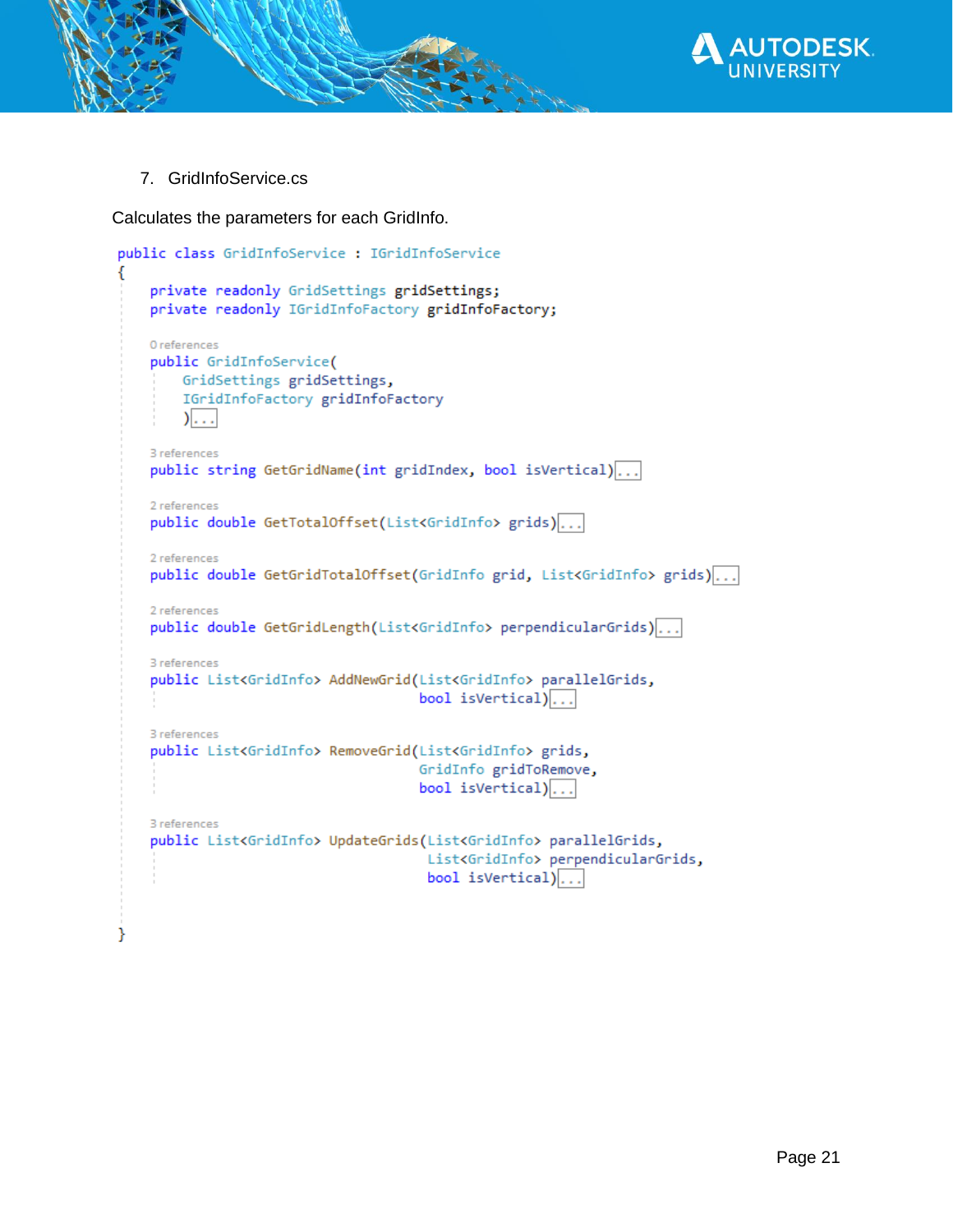

8. RevitGridService.cs

Converts information from Revit grids to GridInfo and manipulates existing Revit grids.

```
public class RevitGridService : IRevitGridService
€
    private readonly IGridInfoFactory gridInfoFactory;
    private readonly IGridCollector gridCollector;
    private readonly ILengthConverter lengthConverter;
    0 references
    public RevitGridService(
        IGridInfoFactory gridInfoFactory,
        IGridCollector gridCollector,
        ILengthConverter lengthConverter
        )....
    2 references
    public ICollection<ElementId> DeleteGrids(Document doc)...
    2 references
    public List<Grid> CreateRevitGrids(Document doc, List<GridInfo> gridInfoList) ...
    4 references
    private Line GetGridLine(Grid grid)...
    1 reference
    public double GetGridXOffset(Grid grid)...
    1 reference
    public double GetGridYOffset(Grid grid)...
    3 references
    public List<GridInfo> ConvertToGridInfoList(List<Grid> grids, bool areVertical)...
    1 reference
    private GridInfo ConvertToHorizontalGridInfo(Grid grid, double currentOffset)...
    1 reference
    private GridInfo ConvertToVerticalGridInfo(Grid grid, double currentOffset)...|
Y
```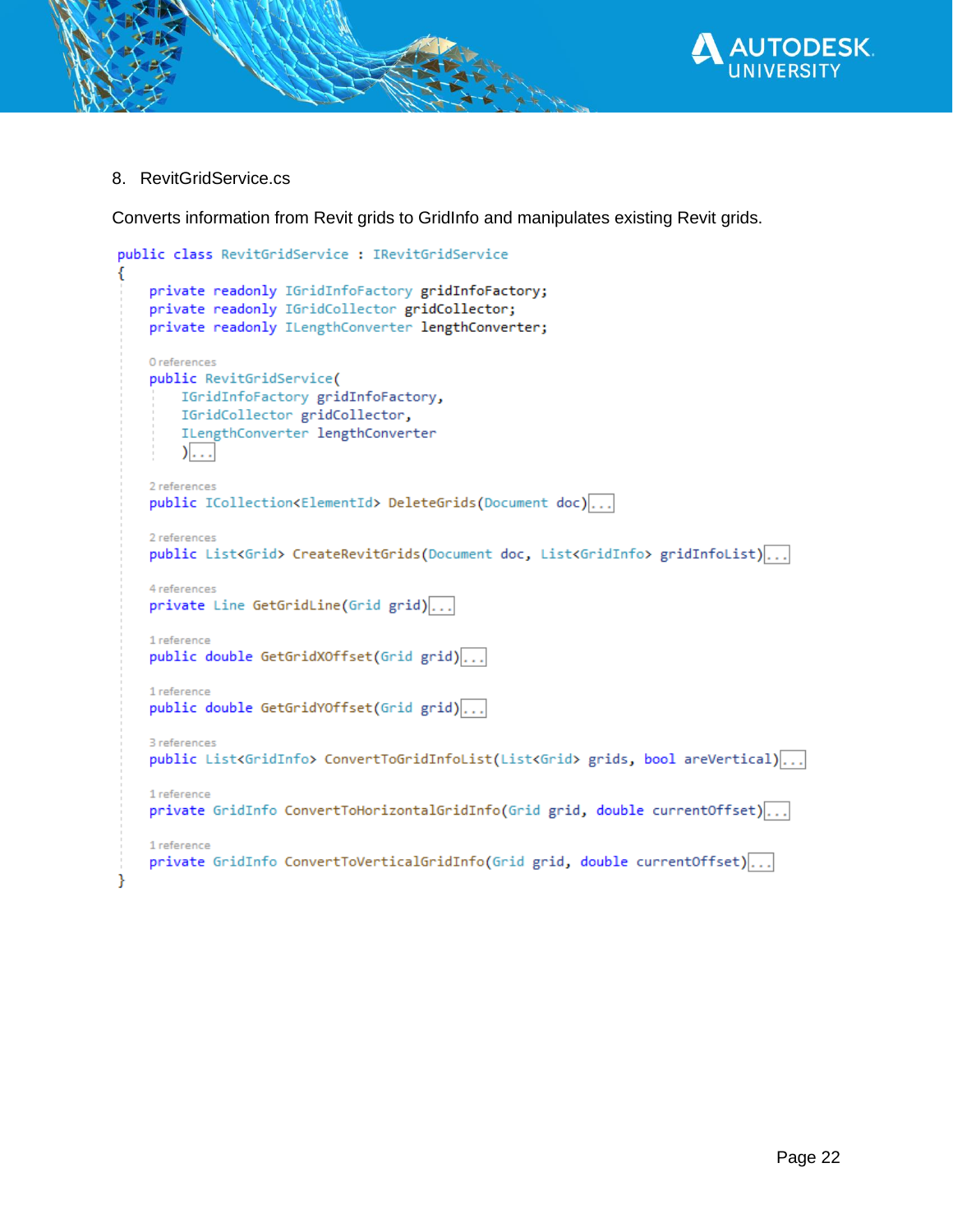

#### **Views**

The main Onbox.MVC library is designed with Revit in mind but it can actually be used on any regular Windows WPF application as it has no refence to Revit on its code. In the other hand Onbox.MVC.Revit provides functionality specific Revit.

9. GridGeneratorView.xaml

Contains the UI for the view.

10. GridGeneratorView.xaml.cs

Code behind for the WPF view, ideally methods in this class should be events that will hook into services for their functionality.

#### **Resources**

Contains all static resources of the project. Note that ribbon images need to contain two versions with different dimensions, one with 16x16 pixels and one with 32x32, and follow the naming convention found in the template examples.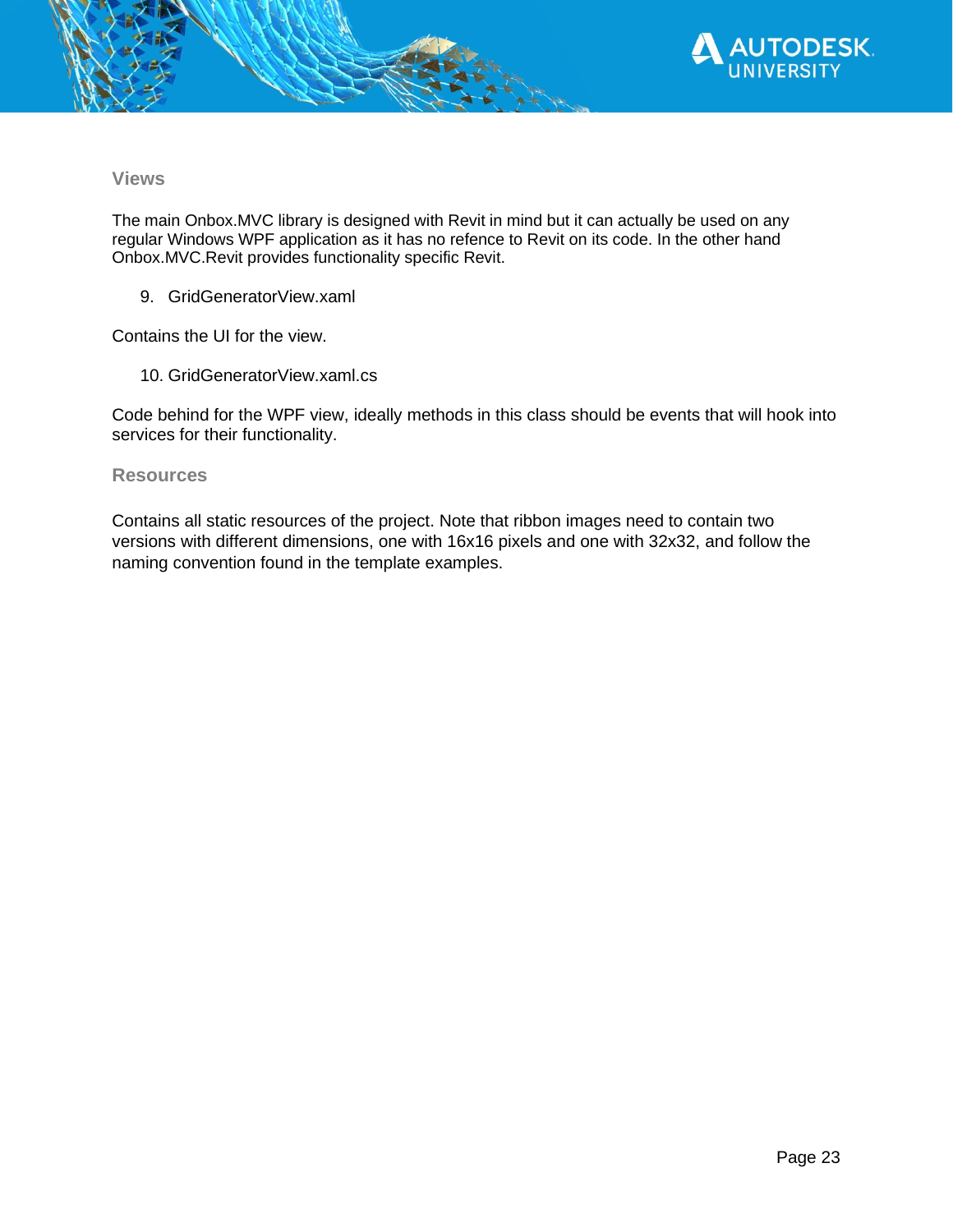

## **Commands**

#### 11. GridGeneratorCommand.cs

```
[Transaction(TransactionMode.Manual)]
1 reference
public class GridGeneratorCommand : RevitAppCommand<App>
   0 references
    public override Result Execute(IContainerResolver container,
                                   ExternalCommandData commandData,
                                   ref string message,
                                   ElementSet elements)
    ſ
       var doc = commandData.Application.ActiveUIDocument.Document;
       // Get current grids
       var gridCollector = container.Resolve<IGridCollector>();
       var horizontalGrids = gridCollector.CollectHorizontalGrids(doc);
       var verticalGrids = gridCollector.CollectVerticalGrids(doc);
       // Convert Grids to GridInfo
       var revitGridService = container.Resolve<IRevitGridService>();
       var horizontalGridInfoList = revitGridService.ConvertToGridInfoList(horizontalGrids, false);
       var verticalGridInfoList = revitGridService.ConvertToGridInfoList(verticalGrids, true);
       // Instantiate view and set grid info lists
       var gridGeneratorView = container.Resolve<IGridGeneratorView>();
       gridGeneratorView.SetHorizontalGrids(horizontalGridInfoList);
       gridGeneratorView.SetVerticalGrids(verticalGridInfoList);
       var dialogResult = gridGeneratorView.ShowDialog();
       if (dialogResult == true)
            var grids = new List<GridInfo>();
            grids.AddRange(gridGeneratorView.GetHorizontalGrids());
            grids.AddRange(gridGeneratorView.GetVerticalGrids());
            using (var t = new Transaction(doc, "Create grids"))
                t.Start();
                // Clear Existing grids and create the new ones
                revitGridService.DeleteGrids(doc);
                revitGridService.CreateRevitGrids(doc, grids);
                t.Commit();
        ٦
       return Result. Succeeded;
    ł
```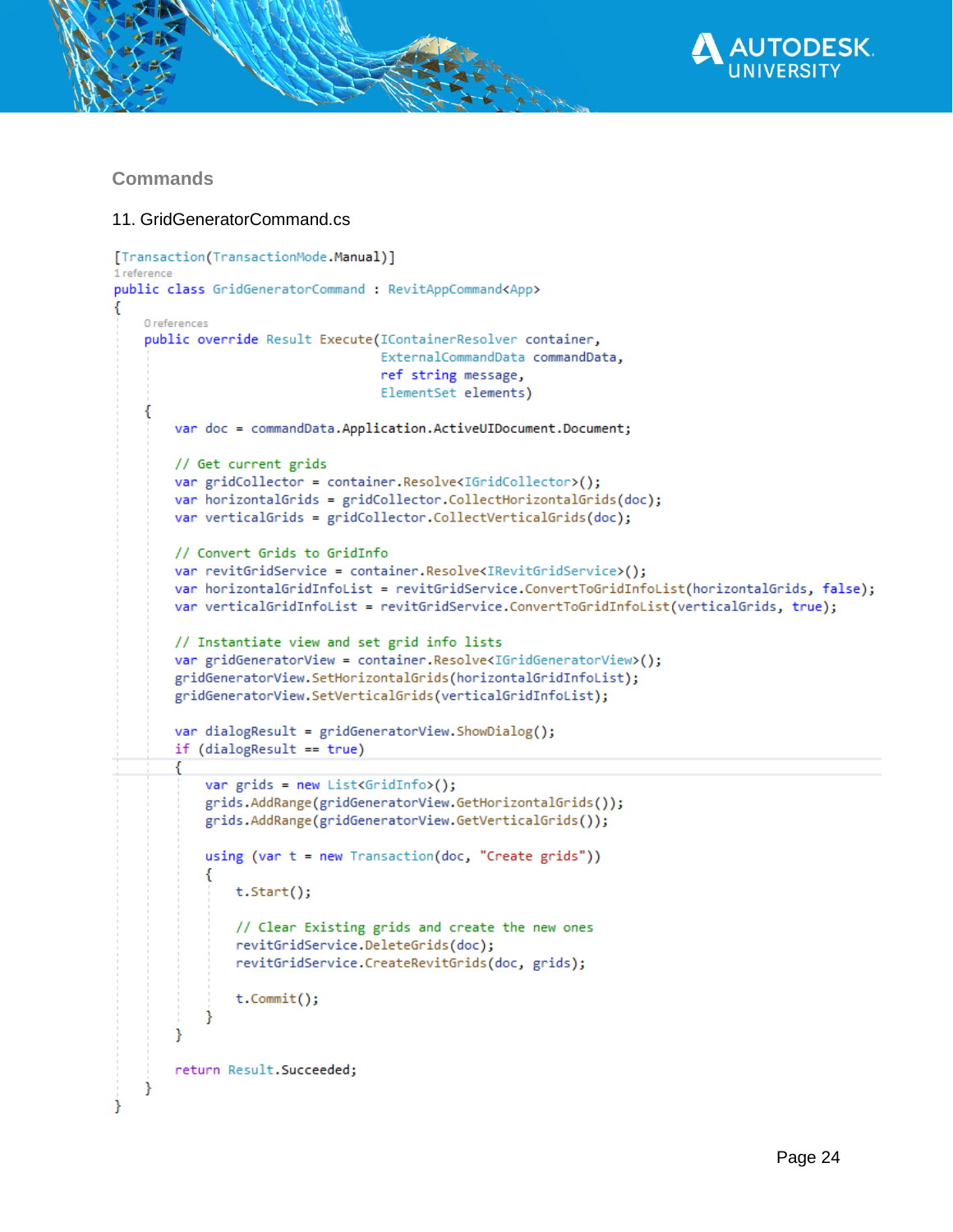

**Container Extensions**

In order to make the code more modular you can create different container extensions that will inject a specific part of the application logic.

12. GridGeneratorExtensions.cs

Registers all classes responsible for the grid generator, and the default grid settings to the container.

```
public static class GridGeneratorExtensions
```

```
1 reference
   public static IContainer AddGridGenerator(this IContainer container)
   €
       var gridSettings = new GridSettings
       €
           DefaultLength = 4000,
           MinimumLength = 500,
           DefaultOffset = 2000,
           MinimumOffset = 500
       Ъ.
       container.AddSingleton(gridSettings);
       container.AddTransient<IGridInfoFactory, GridInfoFactory>();
       container.AddTransient<IGridInfoService, GridInfoService>();
       container.AddTransient<IGridGeneratorView, GridGeneratorView>();
       container.AddTransient<IRevitGridService, RevitGridService>();
       container.AddTransient<IGridCollector, GridCollector>();
       return container;
١
```
13. UnitConverterExtensions.cs

Registers the RevitLengthConverter class to the container.

```
public static class UnitConverterExtensions
₹
    1 reference
    public static IContainer AddUnitConverters(this IContainer container)
        container.AddSingleton<ILengthConverter, RevitLengthConverter>();
        return container;
ł
```